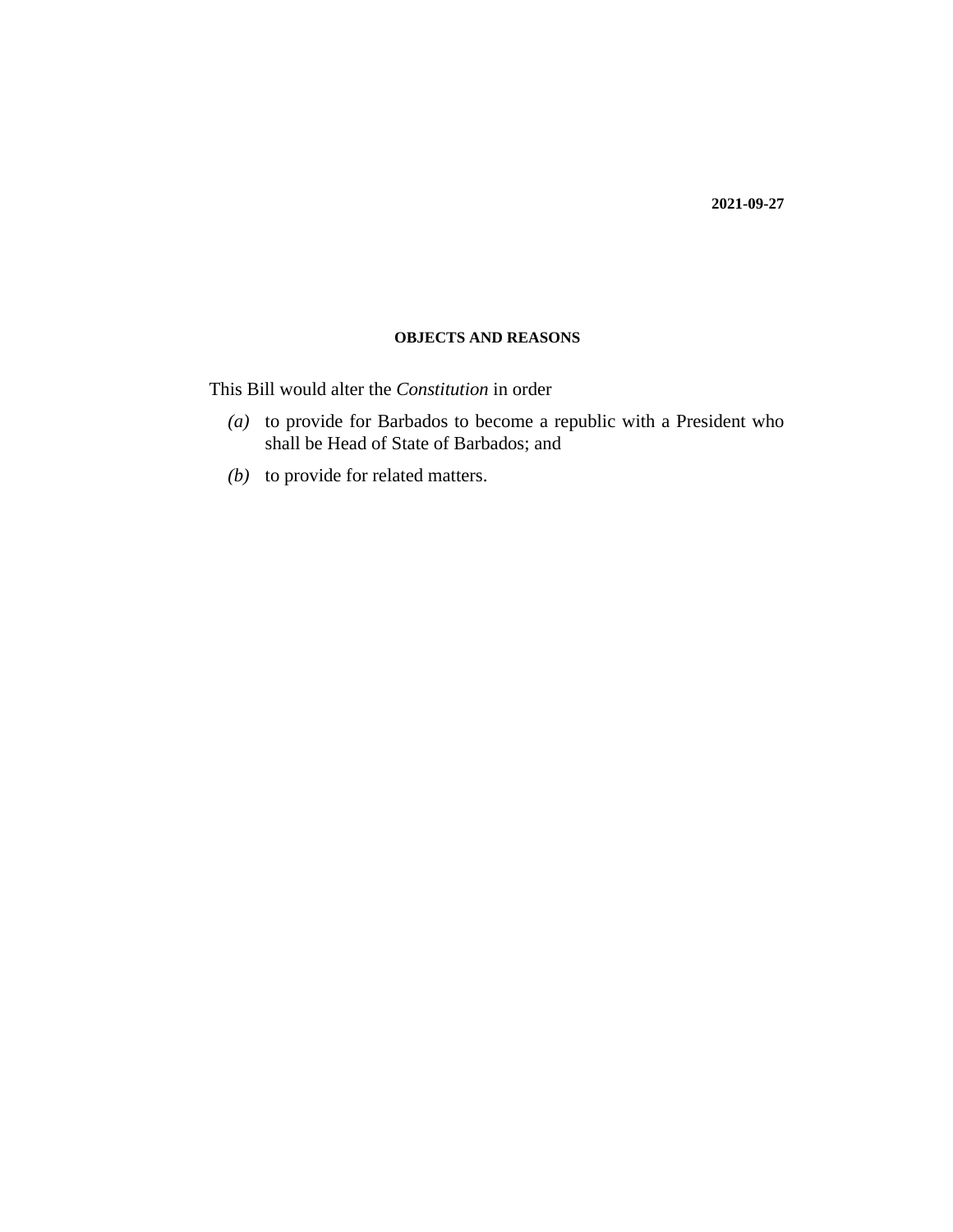## *Arrangement of Sections*

## PART I

## [SAVINGS AND TRANSITIONAL PROVISIONS RELATING TO](#page-5-0) BARBADOS BECOMING A REPUBLIC

- [Short title](#page-5-0) **1.**
- [Interpretation](#page-5-0) **2.**
- [The appointed day](#page-6-0) **3.**
- [Constitution of Barbados](#page-6-0) **4.**
- [Existing law](#page-6-0) **5.**
- [Prerogative and privilege](#page-7-0) **6.**
- [Legal proceedings and other matters](#page-8-0) **7.**
- [Succession to property](#page-8-0) **8.**
- [Rights, liabilities and obligations](#page-9-0) **9.**
- [Existing officers](#page-9-0) **10.**
- [Judges of the Supreme Court](#page-9-0) **11.**
- [Oaths](#page-9-0) **12.**
- [Provisions relating to existing Commissions](#page-10-0) **13.**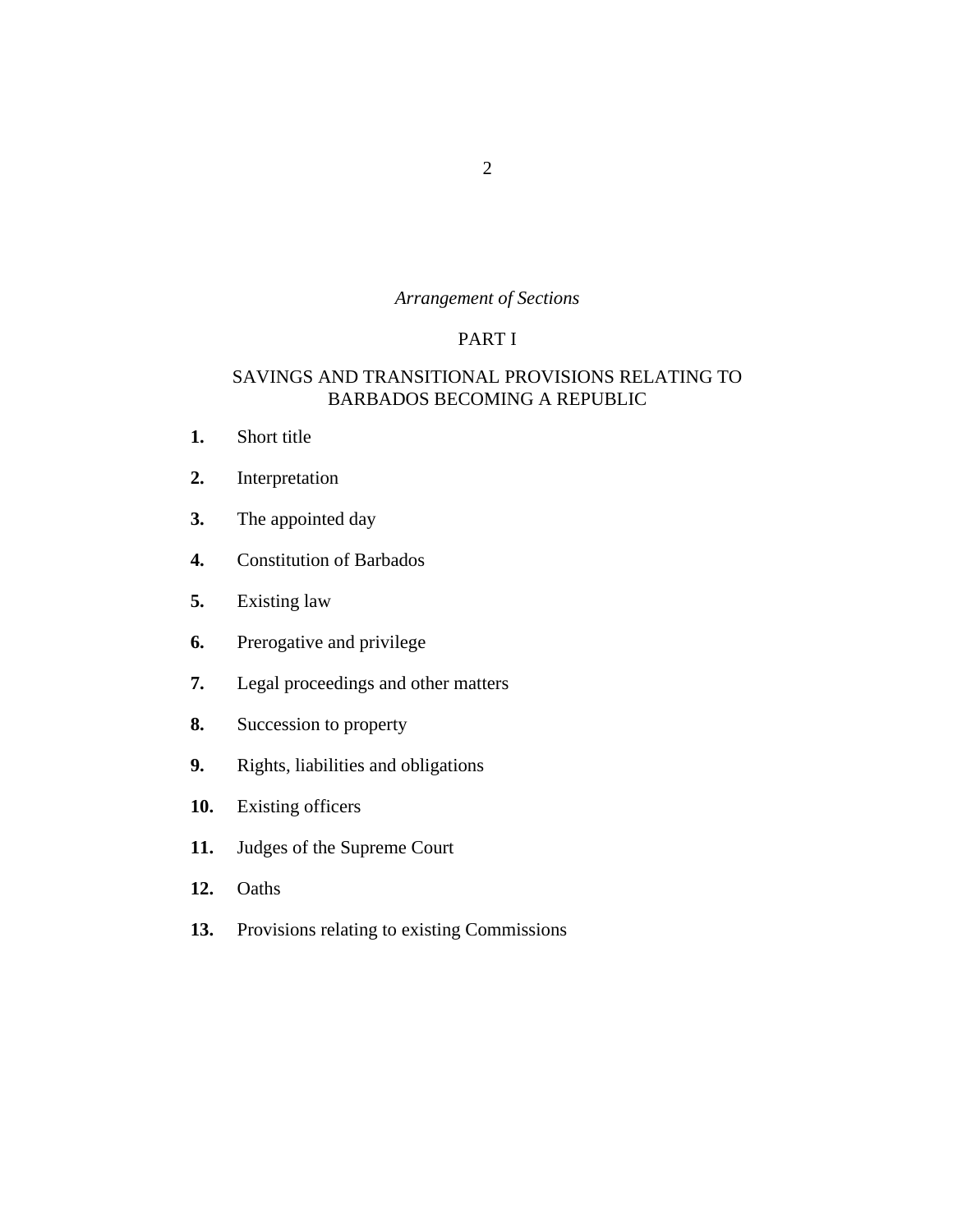- [Election of first President](#page-11-0) **14.**
- [Saving for offices of Prime Minister and Ministers](#page-13-0) **15.**
- [Validation of certain enactments](#page-14-0) **16.**
- [Saving for prescribed matters](#page-15-0) **17.**
- [Parliament](#page-15-0) **18.**
- [Saving for Standing Orders](#page-15-0) **19.**

## PART II

## [ALTERATION OF THE CONSTITUTION](#page-16-0)

- [Amendment of section 4 of the Constitution](#page-16-0) **20.**
- [Repeal and replacement of Chapter IV of the Constitution](#page-16-0) **21.**
- [Repeal and replacement of section 35 of the Constitution](#page-28-0) **22.**
- [Amendment of section 41 of the Constitution](#page-28-0) **23.**
- [Amendment of section 44 of the Constitution](#page-29-0) **24.**
- [Amendment of section 49 of the Constitution](#page-29-0) **25.**
- [Amendment of section 58 of the Constitution](#page-29-0) **26.**
- [Repeal and replacement of section 63 of the Constitution](#page-29-0) **27.**
- [Amendment of section 78 of the Constitution](#page-30-0) **28.**
- [Amendment of section 117 of the Constitution](#page-30-0) **29.**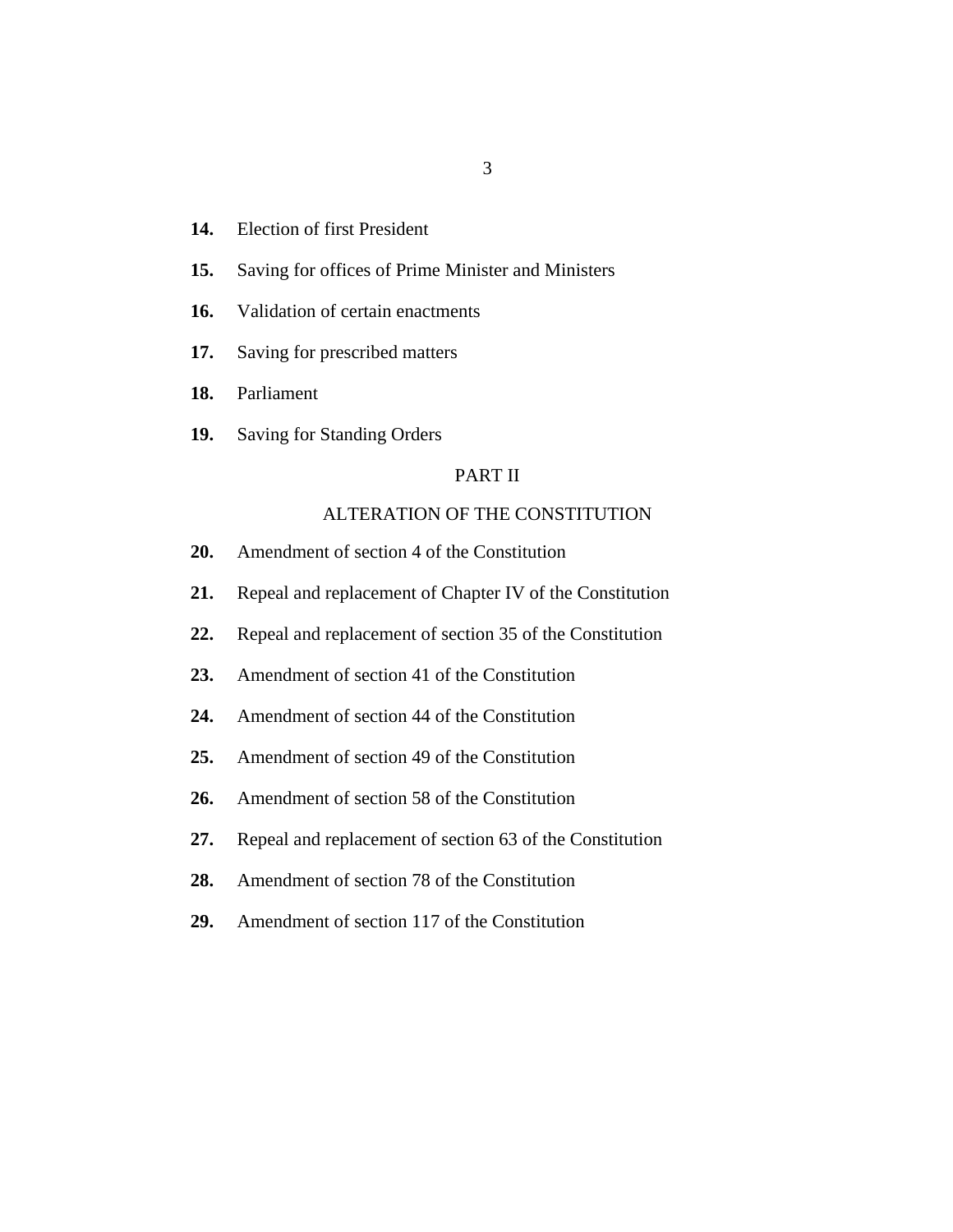[Amendment of the Constitution](#page-31-0) **30.**

# FIRST SCHEDULE

# [SECOND SCHEDULE](#page-34-0)

[THIRD SCHEDULE](#page-38-0)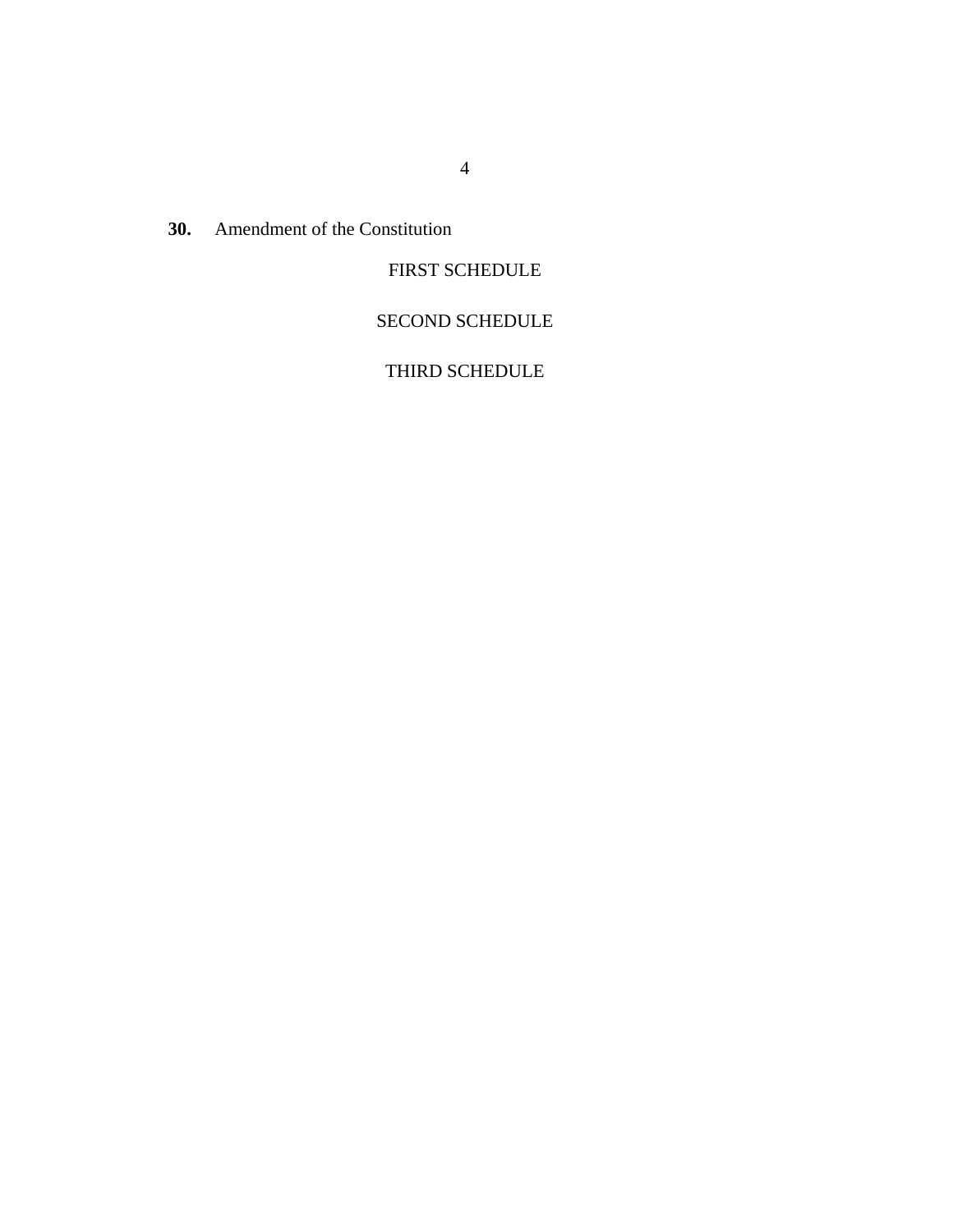## **BARBADOS**

A Bill entitled

An Act to alter the *[Constitution](http://barbadosparliament-laws.com/en/showdoc/cr/[1966/1455])* in order

- (a) to provide for Barbados to become a republic with a President who shall be Head of State of Barbados; and
- (b) to provide for related matters.

WHEREAS section 49 of the *Constitution* provides that Parliament may, by an Act of Parliament passed by both Houses, alter the *Constitution*: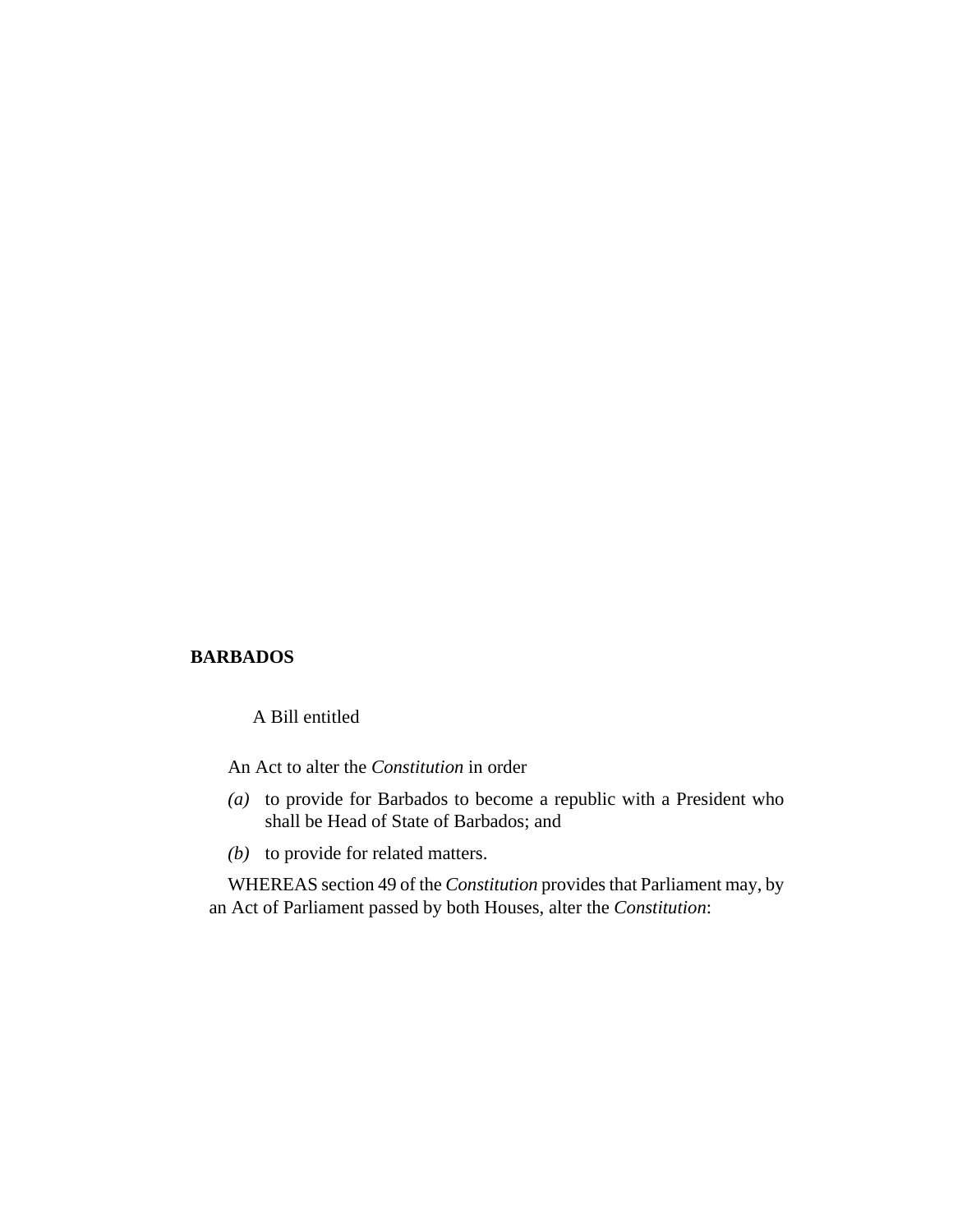<span id="page-5-0"></span>AND WHEREAS that section further provides that a Bill for an Act of Parliament under that section that alters certain fundamental provisions of the *Constitution* shall not be passed in either House unless at the final voting in the House the Bill is supported by the votes of not less than two-thirds of all the members of the House:

AND WHEREAS the Parliament of Barbados by this Act intends to alter the *Constitution*, including the fundamental provisions of the *Constitution*:

ENACTED by the Parliament of Barbados in accordance with the provisions of section 49 of the *[Constitution](http://barbadosparliament-laws.com/en/showdoc/cr/[1966/1455])* as follows:

#### PART I

## SAVINGS AND TRANSITIONAL PROVISIONS RELATING TO BARBADOS BECOMING A REPUBLIC

#### **Short title**

This Act may be cited as the *Constitution (Amendment) (No. ) Act, 2021*. **1.**

#### **Interpretation**

In this Act, **2.**

- "appointed day" means the day fixed by Proclamation of the Governor-General for the coming into operation of this Act;
- "existing law" means any law having effect as part of the law of Barbados immediately before the appointed day, including any law made before the appointed day and coming to operation on or after that day;
- "Independence Order" means the *[Barbados Independence Order, 1966](http://barbadosparliament-laws.com/en/showdoc/cr/1966/1455)* [\(L.N. 1966 No. 1455\)](http://barbadosparliament-laws.com/en/showdoc/cr/1966/1455) (UK);

"State" means Barbados.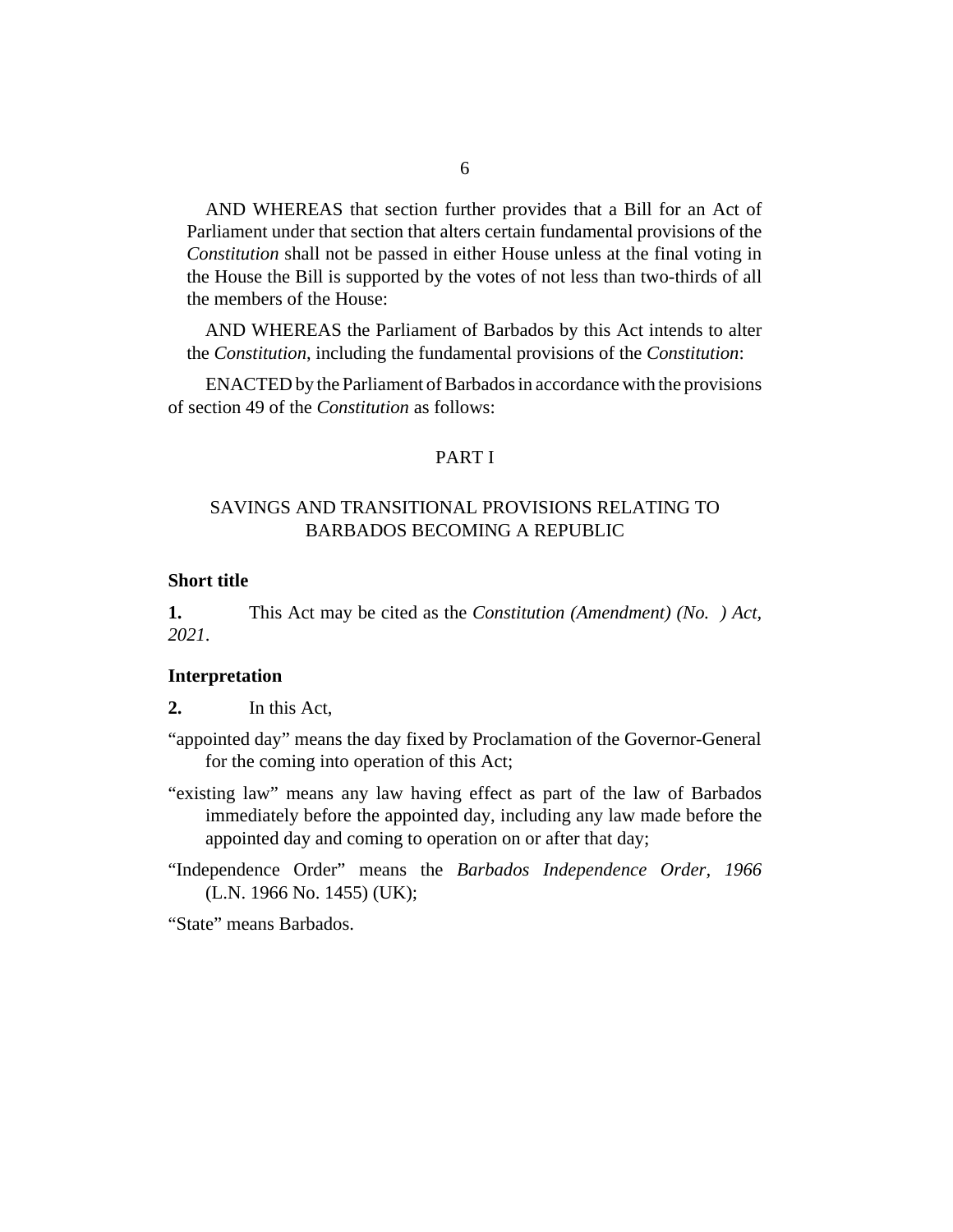## <span id="page-6-0"></span>**The appointed day**

The Governor-General shall by proclamation published in the *Gazette* fix a day for the coming into operation of this Act. **3.**

## **Constitution of Barbados**

The Independence Order is revoked; but the revocation of that Order shall not affect the validity of the *Constitution* set out in the *Schedule* to that Order. **4.**(1)

The *Constitution* referred to in subsection (1) shall be altered in accordance with the provisions of section 49 thereof in the manner and to the extent set out in this Act; and on the appointed day the *Constitution* as so altered shall become the *Constitution* and supreme law of Barbados. (2)

## **Existing law**

Subject to this section, the operation of the existing law on and after the appointed day shall not be affected by the revocation of the Independence Order but the existing law shall be construed with such modifications, adaptations, qualifications and exceptions as may be necessary to bring existing law into conformity with the *Constitution*. **5.**(1)

The President may, by order made at any time within the period of 3 years next after the appointed day, make such modifications to any existing law as appears to him to be necessary or expedient for bringing that law into conformity with the *Constitution*. (2)

Subsection (2) does not affect any power conferred by any law upon any person or authority, other than the President, to modify any existing law. (3)

- Where anything (4)
	- was done under an existing law before that law was modified by or *(a)* under this section; and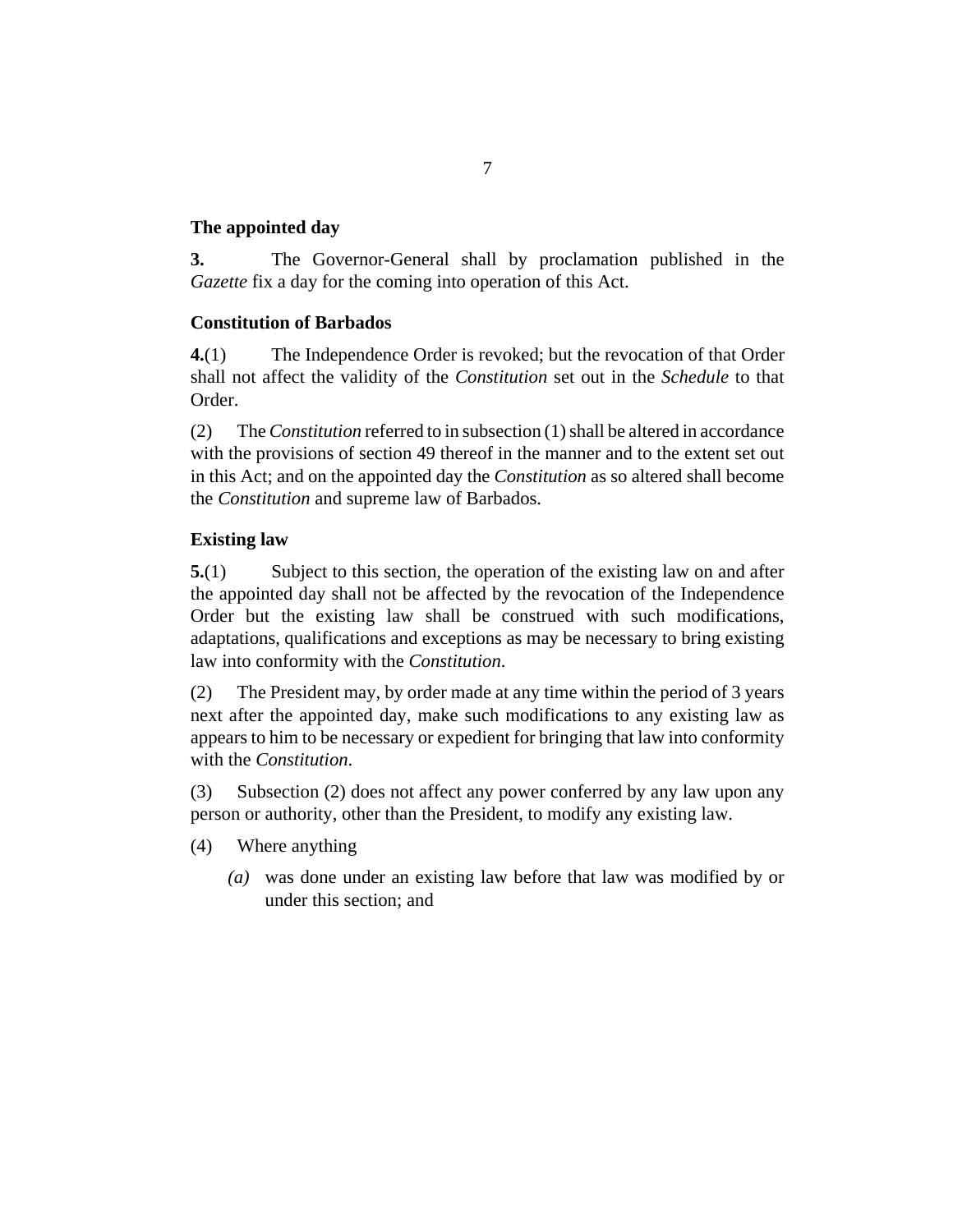<span id="page-7-0"></span>would, but for this subsection, cease by virtue of that modification to *(b)* have effect,

that thing shall continue to have effect after the modification as if it had been done under the existing law as so modified.

In subsection (2), "modification" includes amendment, adaptation or other alteration authorised by subsection (1). (5)

Without prejudice to the generality of subsections (1) to (4) and subject to any order made under subsection (2), in any existing law which continues in force after the appointed day or in any public document, in relation to any time or any period commencing on or after the appointed day, unless the context otherwise requires (6)

- any reference to Her Majesty the Queen, whether or not that expression *(a)* is used, or to the Crown or to the Sovereign shall be read and construed as if it were a reference to the State;
- any reference to the Governor-General, shall be read and construed as *(b)* if it were a reference to the President;
- any reference to Crown lands shall be read and construed as a reference *(c)* to State lands; and
- any reference to Her Majesty's dominions shall be read and construed *(d)* as a reference to the Commonwealth.

## **Prerogative and privilege**

Where under any existing law any prerogative or privilege is vested in Her Majesty or the Crown or the Sovereign that prerogative or privilege shall, on the appointed day, vest in the State and, subject to the *Constitution* and any other law, the President shall have power to do all things necessary for the exercise thereof on or after that day. **6.**(1)

Where under any existing law any rights, powers, privileges, duties or functions are conferred or imposed on the Governor-General, those rights, (2)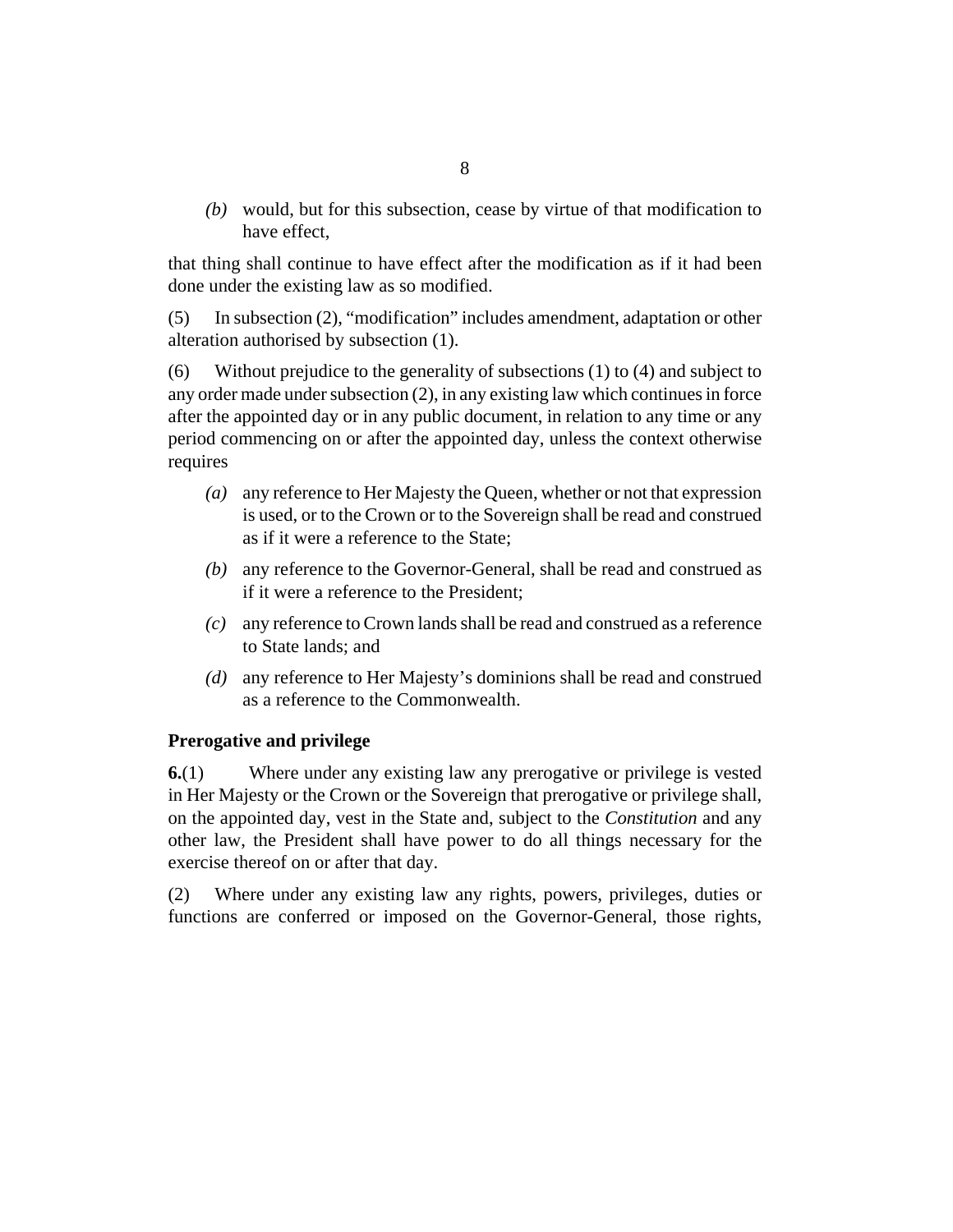<span id="page-8-0"></span>powers, privileges, duties and functions shall, on the appointed day, vest in and be exercisable by the President.

## **Legal proceedings and other matters**

Subject to subsection (2), all actions, suits and other legal proceedings pending before any court on the appointed day shall continue before that court, including the Supreme Court established by the *Constitution*, and the Caribbean Court of Justice as if they had been commenced in that court under the *Constitution*. **7.**(1)

Any criminal proceedings pending in any court immediately before the appointed day in which Her Majesty the Queen is a party may be continued after the appointed day with the substitution of the State as a party. (2)

Where any matter or thing has been commenced before the appointed day by the Governor-General in exercise of any power in that behalf under any existing law, such matter or thing may be continued and completed by the President on or after the appointed day. (3)

## **Succession to property**

All property which immediately before the appointed day is vested in the Crown, shall, on the appointed day, vest in the State. **8.**(1)

All property which immediately before the appointed day is liable to be forfeited to the Crown shall, from the appointed day, be liable to be forfeited to the State. (2)

Where, immediately before the appointed day, any person holds any property in trust for the Crown or for the purposes of Barbados or for the Governor-General for the purposes of the Government, that person shall from the appointed day, hold such property on the like trusts for the State with effect from that day. (3)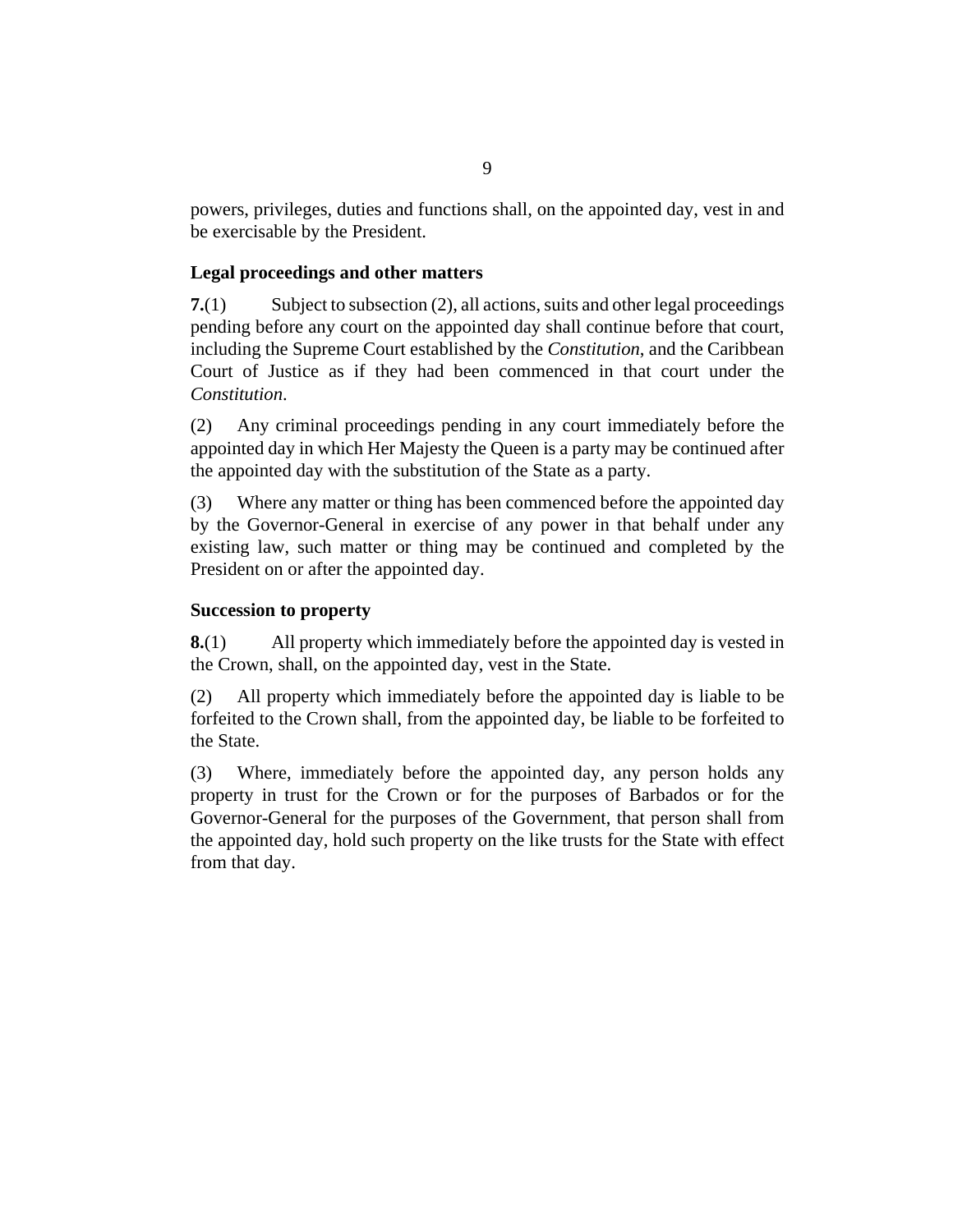## <span id="page-9-0"></span>**Rights, liabilities and obligations**

All rights, liabilities and obligations of Her Majesty shall, on and after the appointed day, be rights, liabilities and obligations of the State. **9.**(1)

All rights, liabilities and obligations of the Governor-General or the holder of any other office under the Crown in right of the Government of Barbados, shall, on and after the appointed day, be rights, liabilities and obligations of the President or of the holder of that other office, as the case may be, on behalf of the State. (2)

In this section, rights, liabilities and obligations include rights, liabilities and obligations arising from contract or otherwise, other than rights mentioned in sections 6 or 8. (3)

## **Existing officers**

Subject to the provisions of this Act and of the *Constitution*, every person who immediately before the appointed day holds or is acting in a public office shall, as from that day, continue to hold or act in the like office as if he had been appointed to that office in accordance with the provisions of the *Constitution*. **10.**(1)

A person who under any existing law would have been required to vacate his office at the expiration of any period shall vacate his office at the expiration of that period. (2)

### **Judges of the Supreme Court**

The Judges of the Supreme Court, holding office immediately before the appointed day shall, as from that day, continue to hold office as if they had been appointed thereto under the provisions of the *Constitution*. **11.**

### **Oaths**

A person who, on the appointed day holds an office to which this section applies, by virtue of having been the holder of the like office before that **12.**(1)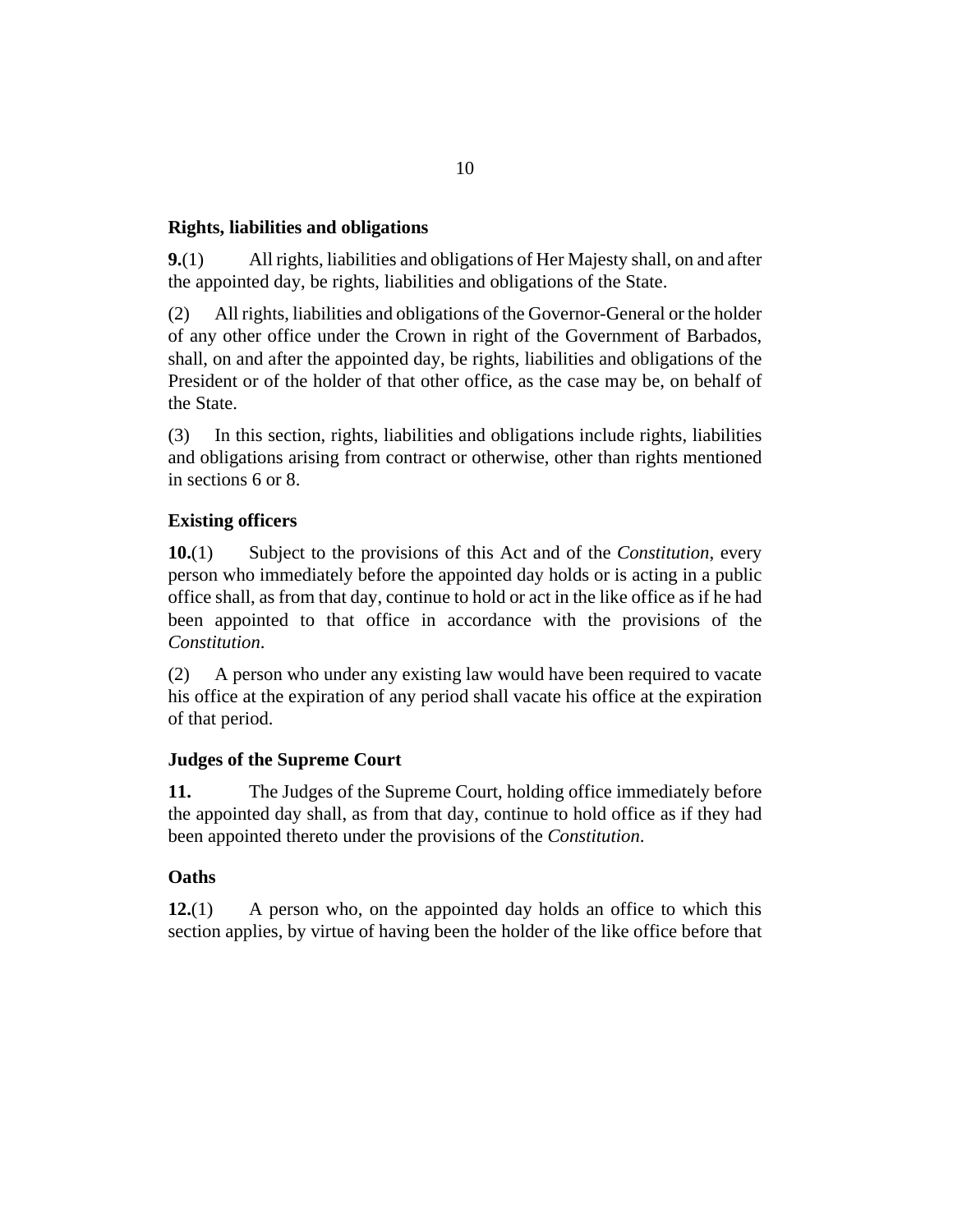<span id="page-10-0"></span>day, shall be deemed to have complied with the requirements of the *Constitution* or any other law relating to the taking of oaths with respect to that office.

- This section applies to the following offices: (2)
	- Prime Minister, *(a)*
	- Minister, *(b)*
	- Parliamentary Secretary, *(c)*
	- (*d*) President of the Senate,
	- Speaker of the House of Assembly, *(e)*
	- Leader of the Opposition, *(f)*
	- Director of Public Prosecutions, *(g)*
	- Auditor-General, *(h)*
	- Chairman or member of a Service Commission, *(i)*
	- Chairman or a member of the Electoral and Boundaries Commission; and *(j)*
	- an office to which section 10 or 11 applies. *(k)*

### **Provisions relating to existing Commissions**

Any power of a Commission established by the *Constitution* before the appointed day, which immediately before that day, was validly delegated to any person or authority shall, to the extent that that power could be delegated under the *Constitution* to such person or authority, be deemed as from the appointed day, to have been delegated to that person or authority in accordance with the provisions of the *Constitution*. **13.**(1)

Any matter which immediately before the appointed day is pending before an existing Commission or, as the case may be, before a person or authority to whom the power to deal with such matters has been delegated under the (2)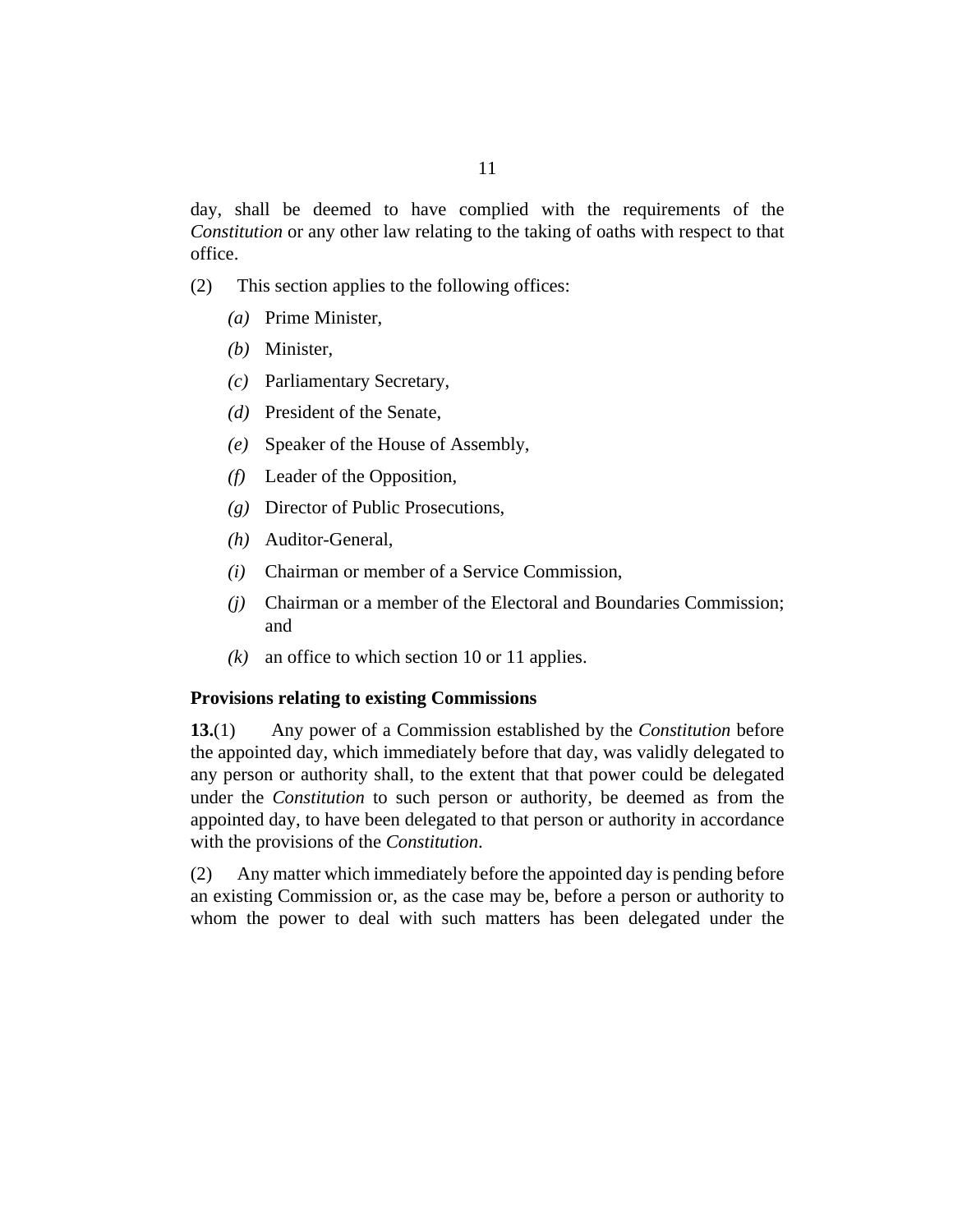<span id="page-11-0"></span>*Constitution* shall, as from the appointed day continue before the Commission or, as the case may be, before the said person or authority where such delegation has been continued under subsection (1).

Where an existing Commission or, as the case may be, a person or authority referred to in subsection (1) has, immediately before the appointed day, partly completed the hearing of disciplinary proceedings, in this subsection referred to as "the original hearing" no person shall take part in the continued hearing unless he has also taken part in the original hearing; and where by virtue of this subsection and subsection (2) the original hearing cannot be continued the hearing of the disciplinary proceedings shall be commenced *de novo*. (3)

Except in the case of the Judicial and Legal Service Commission, a person who immediately before the appointed day holds the office of Chairman or other member of an existing Service Commission, shall, as from the appointed day continue to hold the like office as if he had been appointed in accordance with the provisions of the *Constitution*. (4)

The persons holding the office of Chairman and members of the Electoral and Boundaries Commission on the day immediately before the appointed day shall, as from the appointed day, continue to hold the like office in the Electoral and Boundaries Commission under the *Constitution* as if they had been appointed to such offices in accordance with the *Constitution*. (5)

## **Election of first President**

In accordance with the provisions of this section, **14.**(1)

- (a) the Prime Minister shall; and
- $(b)$  the Leader of the Opposition may,

no later than  $15<sup>th</sup>$  October, 2021, nominate a person to be elected as the President of Barbados.

If the Prime Minister and the Leader of the Opposition make in writing to the Speaker a joint nomination of a qualified candidate for election as President, being a nomination to which that candidate has consented, the Speaker shall (2)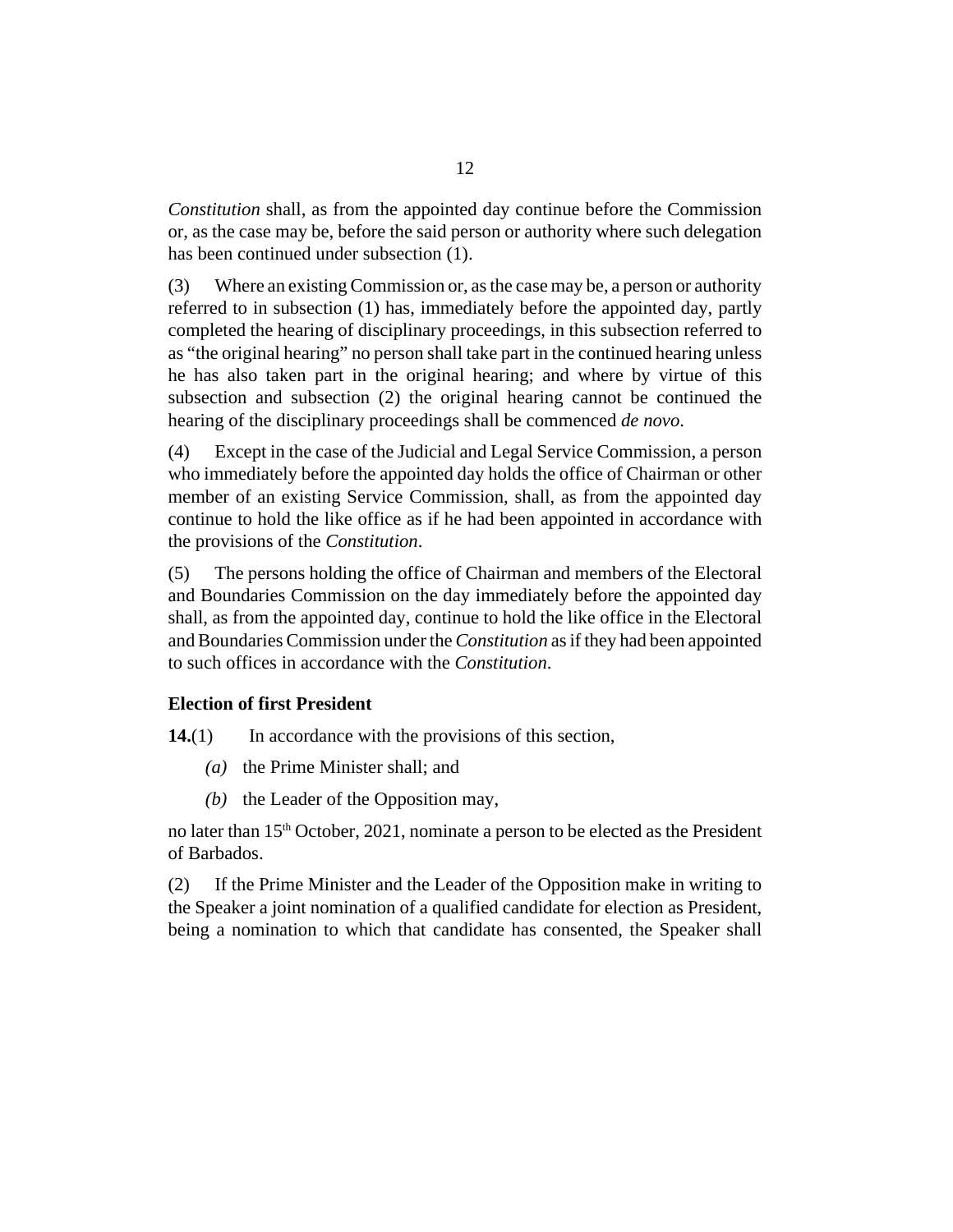notify both Houses of the joint nomination and, at a joint meeting of both Houses, the Speaker shall ask the members whether any member has an objection to the candidate being declared duly elected and if no member objects thereto, the Speaker shall declare the candidate duly elected.

If there is an objection under subsection (2) the Speaker shall not declare the candidate duly elected but shall suspend the joint meeting. (3)

The members of each House shall immediately following the suspension, resume in their respective House and the presiding officer of each House shall put the question referred to in subsection (2) to a vote. (4)

Immediately upon announcing the result of the vote in each House, the joint sitting shall resume and the President of the Senate and the Speaker of the House of Assembly shall each announce the result of the vote. (5)

If the candidate receives not less than two-thirds of the votes cast in each House, the Speaker shall then declare the candidate duly elected. (6)

If the Prime Minister and the Leader of the Opposition before the  $15<sup>th</sup>$ October, 2021 nominate separate persons for election to the office of President, the Speaker shall notify both Houses of Parliament with a view to the holding of an election for an appointment to the office of President. (7)

The Speaker shall cause adequate notice of the election of a President to be published in the *Gazette* but the period of such notice shall be not less than, (8)

- (a) if there is only one nominee, seven days; and
- $(b)$  if there is more than one nominee, fourteen days.

Subsections (12), (14) and (16) of section 32 of the *Constitution* apply, *mutatis mutandis*, to this section. (9)

(10) The person elected under the provisions of this section shall assume the office of President on  $30<sup>th</sup>$  November, 2021.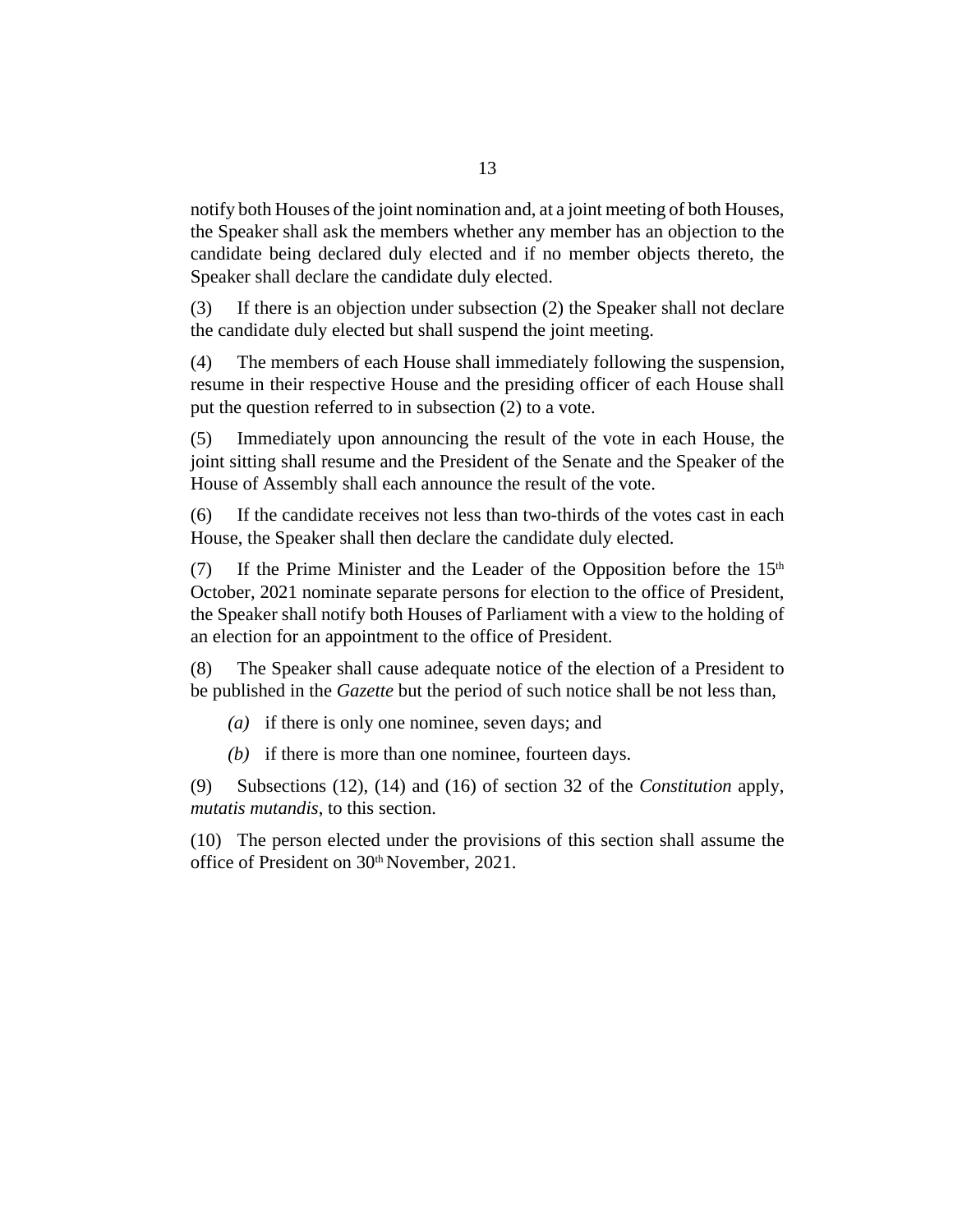<span id="page-13-0"></span>Chapter IV, except sections 32 and 33, of the *Constitution* shall apply to (11) the person elected to the office of President under this section as if that person had been elected to that office under the provisions of that Chapter.

(12) For the purposes of this section, if the Prime Minister and the Leader of the Opposition each nominate the same person, the nominations shall be deemed to be a joint nomination.

## **Saving for offices of Prime Minister and Ministers**

The person who immediately before the appointed day holds the office of Prime Minister shall as from that day continue to hold office as Prime Minister as if he had been appointed to that office under the provisions of section  $65(1)$ of the *Constitution*. **15.**(1)

Where the person who is Prime Minister under subsection (1) is for any reason unable to act or where the office of Prime Minister is vacant, the President, acting on the advice of the Prime Minister, if the Prime Minister is able so to do, shall appoint a person who is a Minister under subsection (3) to perform the functions of Prime Minister until such time as that person is again able to perform his functions as Prime Minister or until the next general election after the appointed day is held, whichever first occurs. (2)

Any person, other than the Prime Minister, who immediately before the appointed day holds office as a Minister shall as from that day hold the like office as if that person had been appointed in accordance with the provisions of section 65(2) of the *Constitution*. (3)

Any person holding the office of Prime Minister or other Minister by virtue of the provisions of subsections (1) to (3) who, immediately before the appointed day, was assigned responsibility for any matter or department of Government shall, as from that day be deemed to have been assigned responsibility for such matter or department under the *Constitution*. (4)

A person who, immediately before the appointed day holds the office of Parliamentary Secretary under the *Constitution*, shall, as from that day, hold the (5)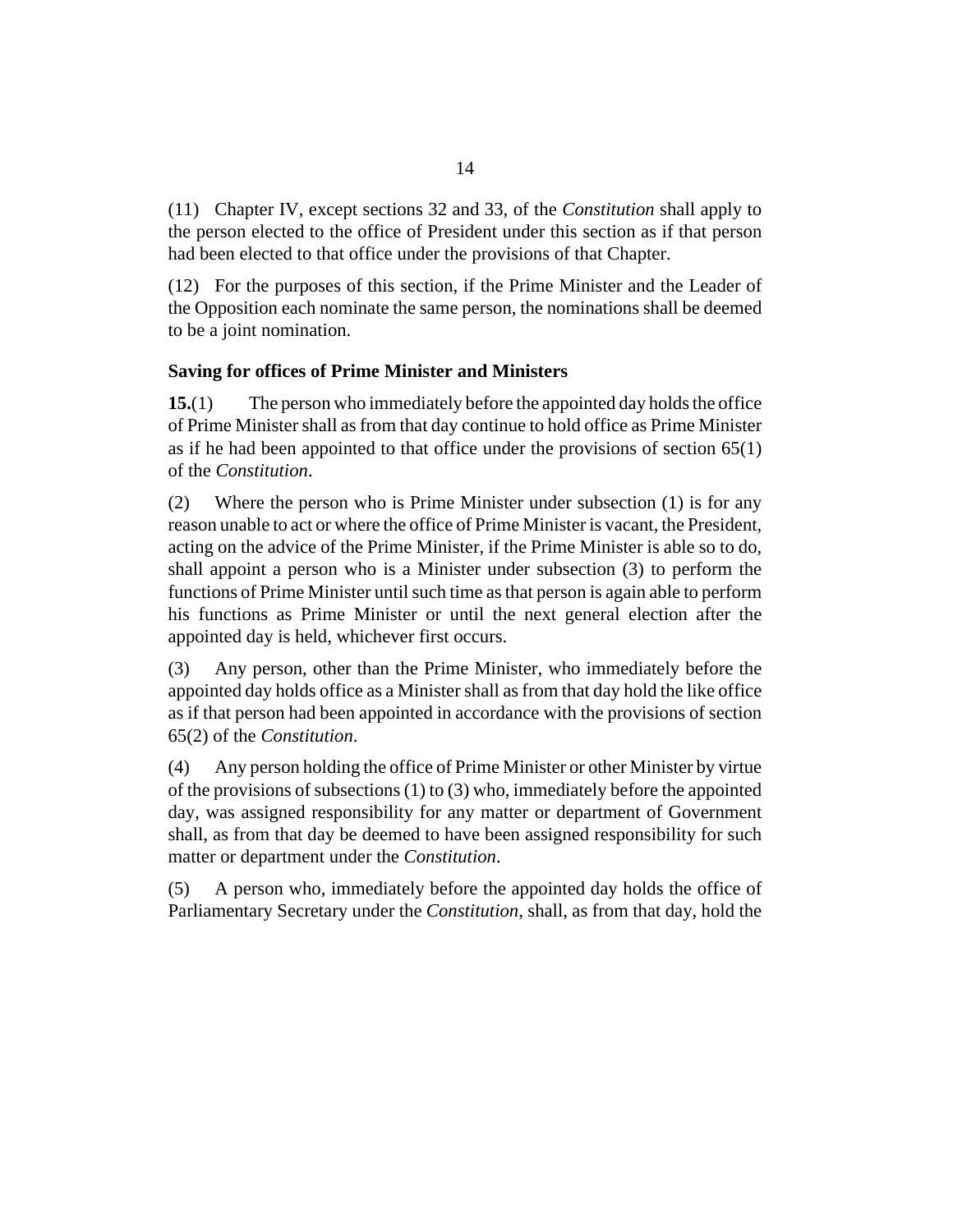<span id="page-14-0"></span>like office as if that person had been appointed in accordance with the provisions of the *Constitution*.

The person who, immediately before the appointed day, holds the office of President of the Senate, shall, as from that day, hold the like office as if he had been appointed in accordance with the provisions of the *Constitution*. (6)

The person who, immediately before the appointed day, holds the office of Speaker, shall, as from that day, continue to hold the like office as if he had been appointed in accordance with the provisions of the *Constitution*. (7)

The person who, immediately before the appointed day, holds the office of Leader of the Opposition, shall as from that day, continue to hold the like office as if he had been appointed in accordance with the provisions of the *Constitution*. (8)

### **Validation of certain enactments**

An enactment to which this section applies is to be taken to have been validly passed or made and to have had full force and effect as part of the law of Barbados immediately before the appointed day even if it was inconsistent with any provision of the *Constitution* in force before the appointed day. **16.**(1)

- An enactment is an enactment to which this section applies if (2)
	- it was passed or made by Parliament or another person or authority *(a)* under or by virtue of the *Constitution* in force before the appointed day; and
	- before the appointed day it had not *(b)*
		- (i) lapsed or been repealed or become spent or otherwise had its effect; or
		- (ii) been declared by a competent court to be void by reason of inconsistency with a provision of the *Constitution*.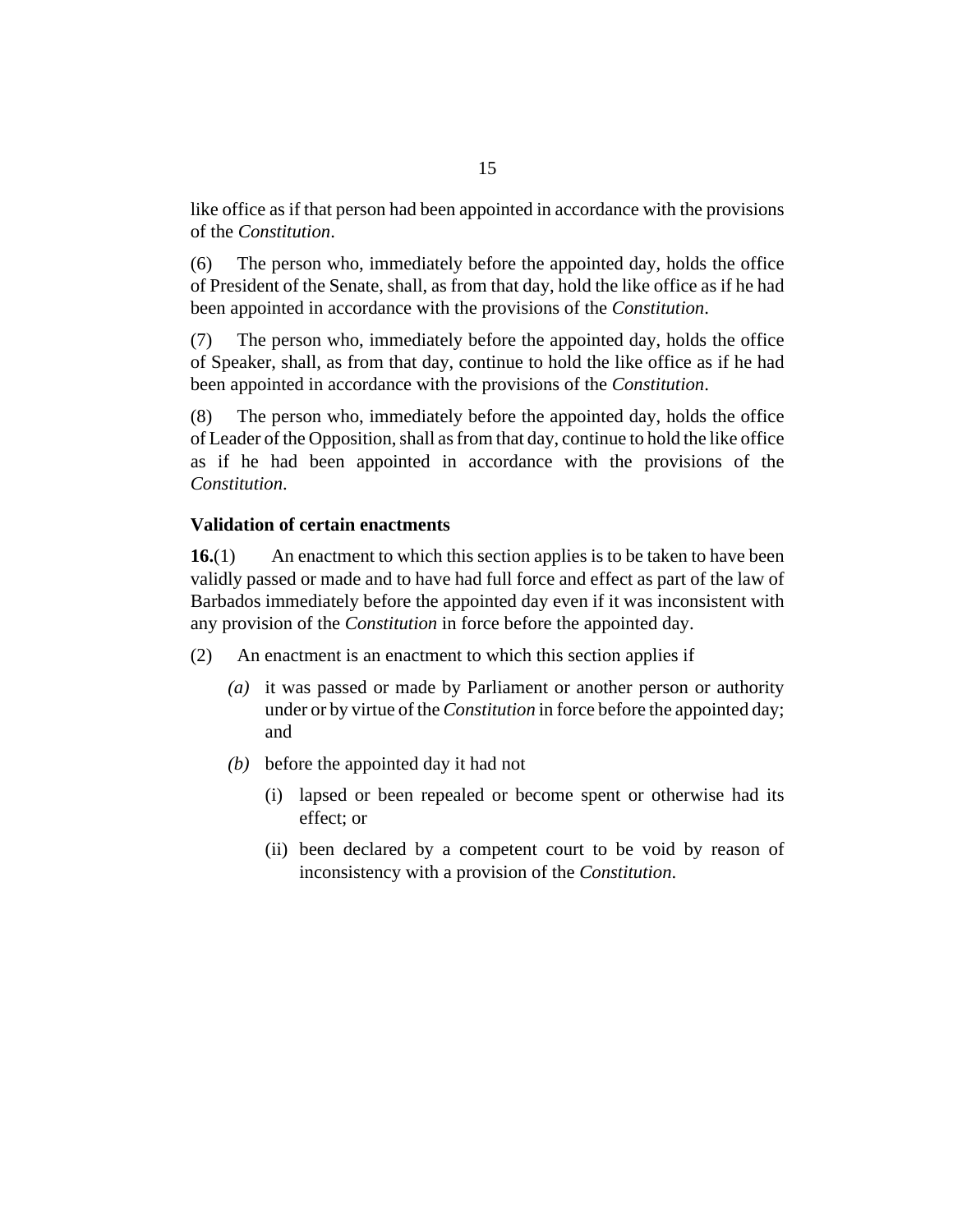## <span id="page-15-0"></span>**Saving for prescribed matters**

An enactment to which this section applies continues in full force and effect on and after the appointed day for all purposes of the *Constitution* until some other matter or thing is prescribed under the *Constitution* for the purposes of the *Constitution*. **17.**(1)

This section applies to any enactment duly passed or made by Parliament or another person or authority under or by virtue of the *Constitution* before the appointed day and in force immediately before the appointed day (2)

- prescribing any matter or thing required or authorised by the *(a) Constitution* in force before the appointed day to be prescribed for the purposes of that *Constitution*; and
- (b) that is correspondingly required or authorised by the *Constitution* to be prescribed for the purposes of the *Constitution*.

## **Parliament**

Notwithstanding anything contained in section 61(3) of the *Constitution* (but subject to the provisions of subsections (4) and (5) of that section) Parliament shall, unless sooner dissolved, stand dissolved on the expiration of five years from the first sitting of the existing House of Assembly after the general election of members of the House of Assembly last preceding the appointed day. **18.**

### **Saving for Standing Orders**

The Standing Orders of the Senate and the House of Assembly as in force immediately before the appointed day **19.**

(a) continue in force on and after that day as the Standing Orders of the Senate and the House of Assembly, respectively under the *Constitution*; and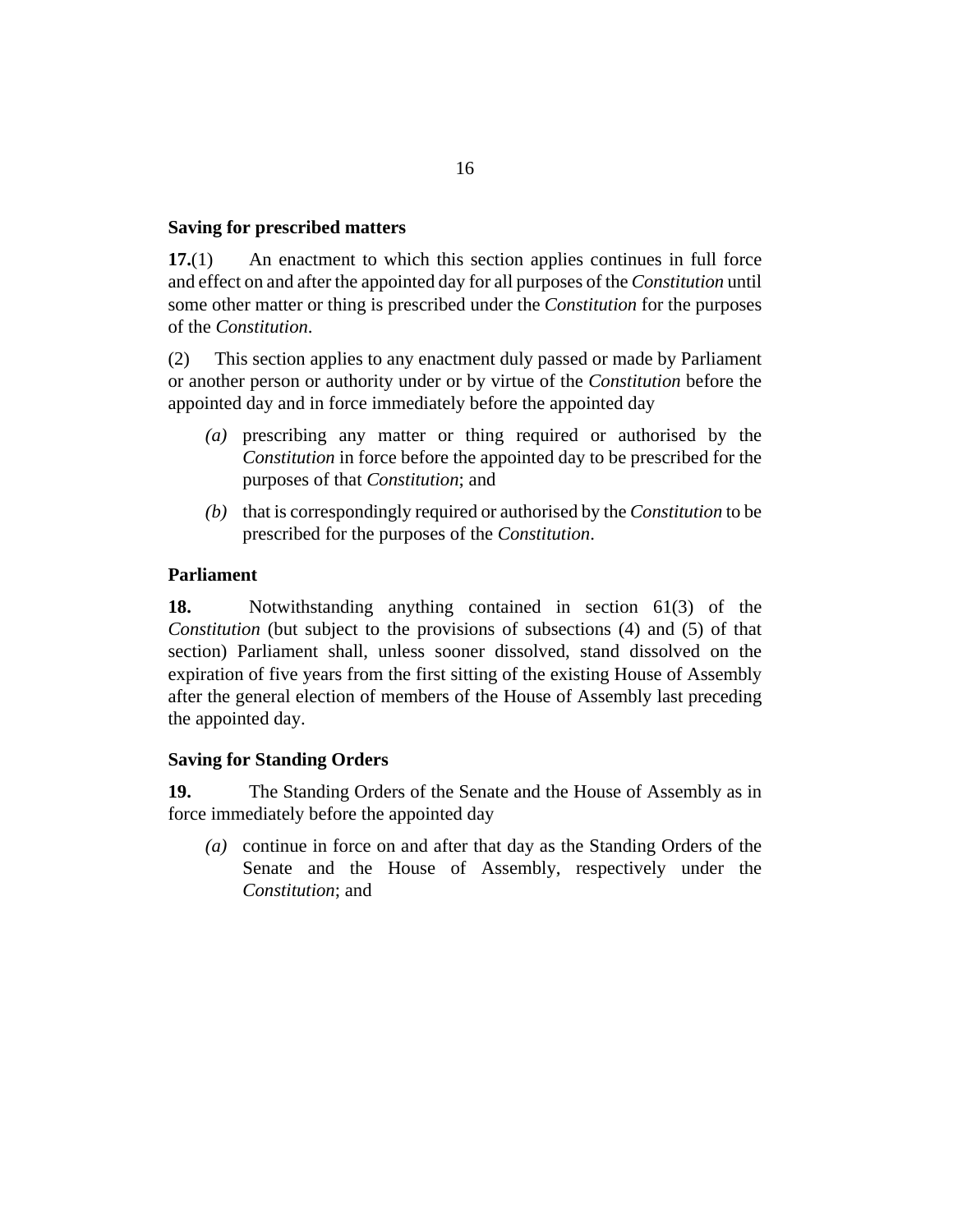<span id="page-16-0"></span> $(b)$  are to be read and construed with such modifications as may be necessary to bring them into conformity with the *Constitution*.

## PART II

#### ALTERATION OF THE CONSTITUTION

#### **Amendment of section 4 of the Constitution**

#### *Section 4(a) of the Constitution is deleted and the following is substituted:* **20.**

"(a) his father possesses such immunity from suit and legal process as is accorded to an envoy of a foreign sovereign State accredited to Barbados and neither of his parents is a citizen of Barbados; or"

#### **Repeal and replacement of Chapter IV of the Constitution**

*Chapter IV of the Constitution is deleted and the following is substituted:* **21.**

#### "CHAPTER IV

#### THE PRESIDENT

#### **Office of President and Head of State**

There shall be a President who shall be the Head of State. **28.**(1)

- The President shall be Head of the armed forces. (2)
- The President shall have such functions as are assigned to him by this *Constitution* or any other law. (3)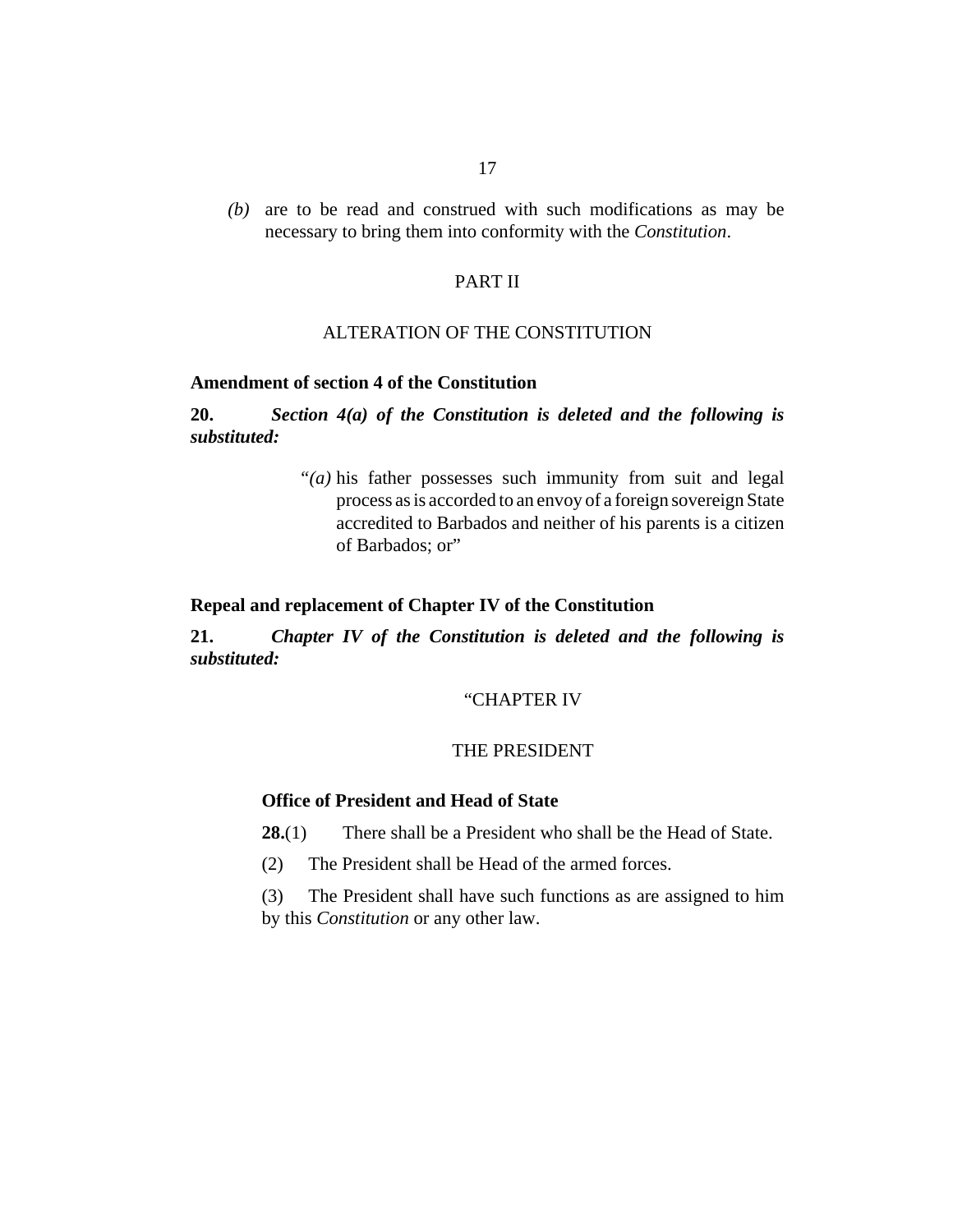#### **Qualification**

A person is qualified to be nominated for election as President if he is a citizen of Barbados by birth or descent. **29.**

#### **Disqualifications**

A person is not qualified to be elected to the office of President if he **30.**

- (a) is a member of the House of Assembly or Senate;
- was a member of the House of Assembly or Senate within *(b)* the period of twelve months immediately preceding the date of his nomination; or
- is disqualified to be elected as a member of the House of *(c)* Assembly by virtue of section 44 or any law made under subsection (2) of that section.

### **Determination of certain questions**

The Court of Appeal has exclusive jurisdiction to hear and determine any question whether a person is qualified to be nominated for election, or to be elected, as President. **31.**(1)

An application to the Court of Appeal for the determination of such a question may be made by the Attorney-General or by any member of the House of Assembly and, if the application is not made by the Attorney-General, the Attorney-General may intervene and may then appear or be represented in the proceedings. (2)

Parliament shall regulate the powers, practice and procedure of the Court of Appeal in relation to applications under subsection (2). (3)

Without prejudice to the generality of subsection (3), Parliament may make provision regulating the time within which and the conditions upon which applications under subsection (2) may be made, (4)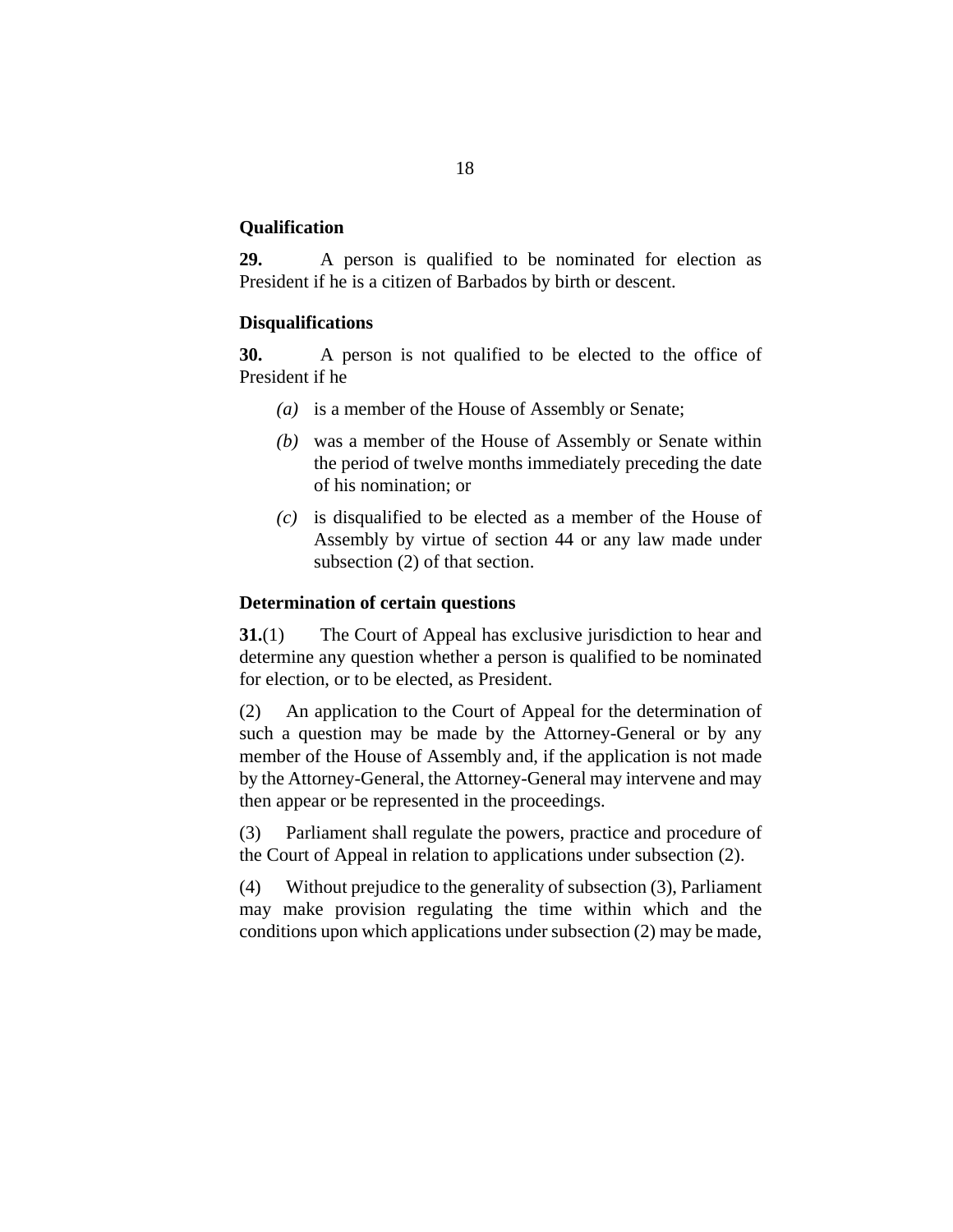but, until such provision has been made, the procedure for moving the Court of Appeal shall be regulated by rules of court.

A certificate by the Speaker stating that a person has been declared duly elected under section 32 is conclusive evidence of the facts stated in the certificate and shall not be questioned in any court. (5)

#### **Election of President**

Whenever the office of President is vacant, or if the term of office of the President is due to expire within not more than ninety days, the Prime Minister shall consult with the Leader of the Opposition with a view to their joint nomination of a candidate for election as President. **32.**(1)

If the Prime Minister and the Leader of the Opposition make in writing to the Speaker a joint nomination of a qualified candidate for election as President, being a nomination to which that candidate has consented, the Speaker shall notify both Houses of the joint nomination and, at a joint meeting of both Houses, shall ask the members whether any member has an objection to the candidate being declared duly elected, if no member objects thereto, the Speaker shall declare the candidate duly elected. (2)

If there is an objection under subsection (2) the Speaker shall not declare the candidate duly elected but shall suspend the joint meeting. (3)

The members of each House shall, immediately following the suspension, resume in their respective House and the presiding officer of each House shall put the question referred to in subsection (2) to a vote. (4)

Immediately upon announcing the result of the vote in each House, the joint sitting shall resume and the President of the Senate and the Speaker shall each announce the result of the vote. (5)

If the candidate receives not less than two-thirds of the votes cast in each House, the Speaker shall then declare the candidate duly elected. (6)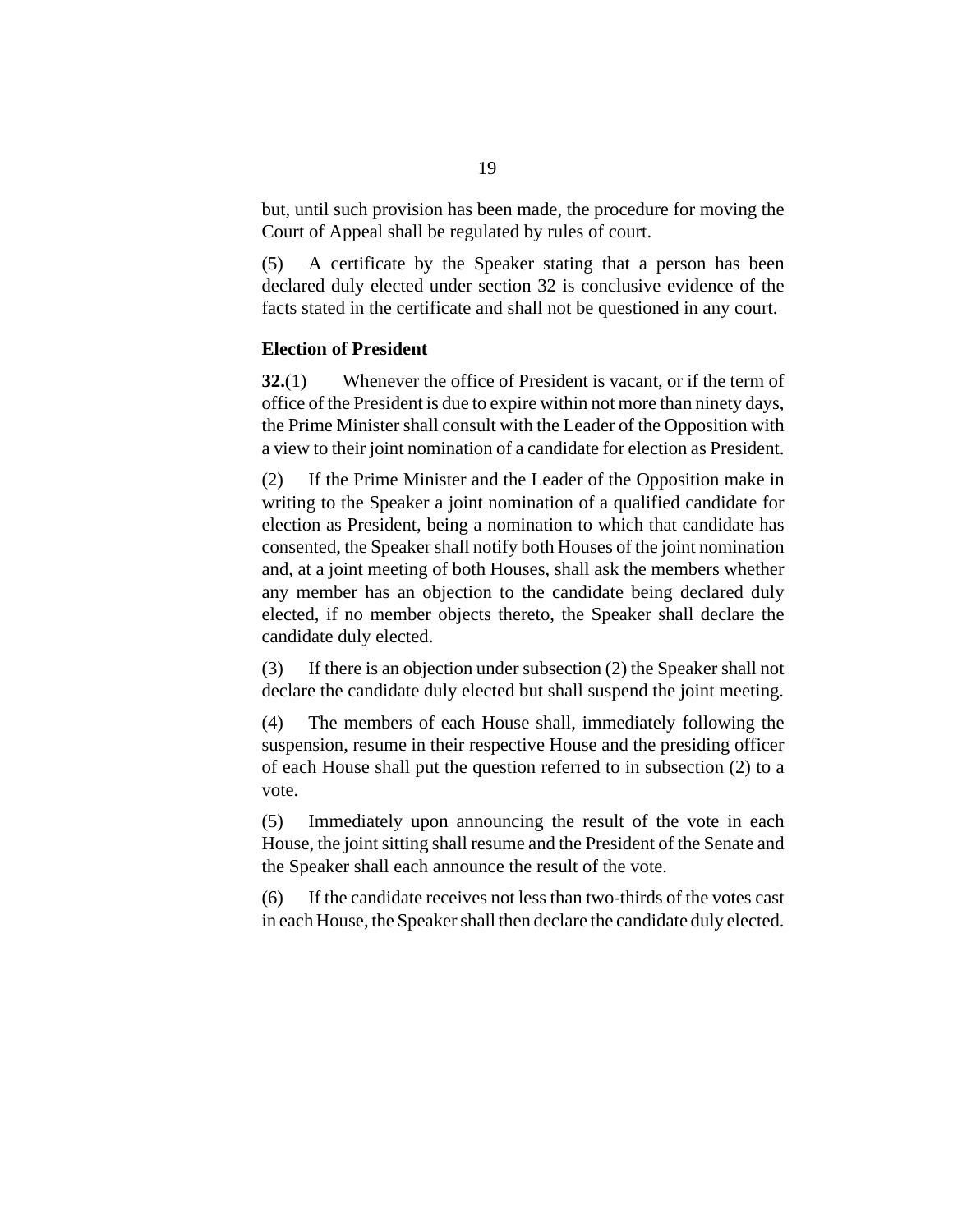If the Prime Minister and the Leader of the Opposition do not within sixty days of a vacancy occurring in the office of President make to the Speaker a joint nomination in accordance with subsection (2), the Speaker shall notify both Houses accordingly, with a view to the holding of an election under this section to fill the vacancy. (7)

If the Prime Minister and the Leader of the Opposition do not act in accordance with subsection (7) and the Speaker notifies both Houses in accordance with that subsection then, (8)

- (a) the Prime Minister,
- (b) the Leader of the Opposition, and
- any ten members of the House of Assembly, jointly, *(c)*

may each, within the period of fourteen days after receipt by both Houses of a notification under that subsection, nominate one qualified candidate, being a person who has consented to be nominated.

The Speaker shall, after the expiration of the period mentioned in subsection (8) and before the House proceeds to any other business, inform the House of the nominations referred to in that subsection and announce a date for the holding of an election under this section. (9)

(10) The members of each House shall convene in their respective House for the purpose of an election occasioned by subsection (8) and the members of each House shall immediately upon the announcement of the result of the vote resume the joint meeting of the two Houses and the President of the Senate and the Speaker shall each announce the result of the vote.

(11) The Speaker shall cause adequate notice of such an election to be published in the *Gazette*, but the period of such notice shall not be more than twenty-one days following the date of such publication.

(12) If on the date duly fixed for an election under this section there is only one candidate, the Speaker shall, at a joint meeting of both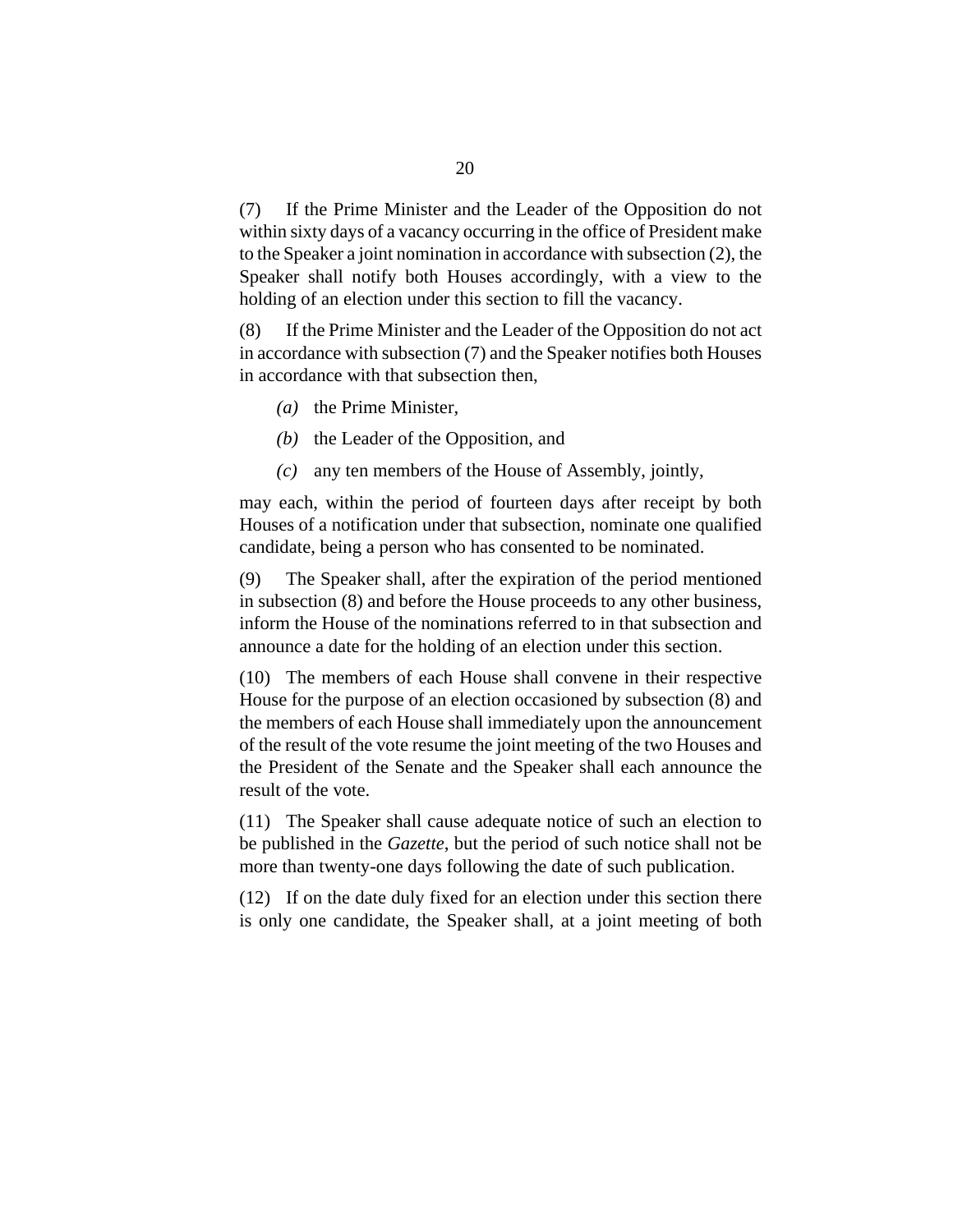Houses, if there is no objection from any of the members, declare that candidate duly elected without putting the question to a vote; but if there is an objection subsections  $(2)$ ,  $(3)$ ,  $(4)$ ,  $(5)$  and  $(6)$  shall apply.

The method of voting in an election under this section is by secret (13) ballot.

Where there is a ballot under this section, the Speaker shall (14) declare that candidate duly elected who receives the vote of not less than two-thirds of the votes cast in each House.

(15) Subject to this section and to section 31, the Speaker may regulate the procedure of the joint meeting of both Houses and, in particular, may postpone or adjourn the joint meeting of both Houses and take such other measures as he may deem necessary or expedient for

- (a) the conduct of an election under this section; or
- (b) dealing with any difficulties that may arise in connection with the conduct of such an election.

(16) For the purposes of this section, if the Prime Minister and the Leader of the Opposition each nominate the same person, the nominations shall be deemed to be a joint nomination.

In this section, the expression "qualified", in relation to a (17) candidate for election as President, means one in respect of whom the provisions of sections 29 and 30 are, or will be, satisfied in relation to the election.

### **Acting President**

Where the office of President is vacant or the President is incapable of performing the functions of President by reason of illness or absence from Barbados or is on vacation leave or for any other reason unable to perform the functions of the office, the Prime Minister shall, after consultation with the Leader of the Opposition, appoint a person **33.**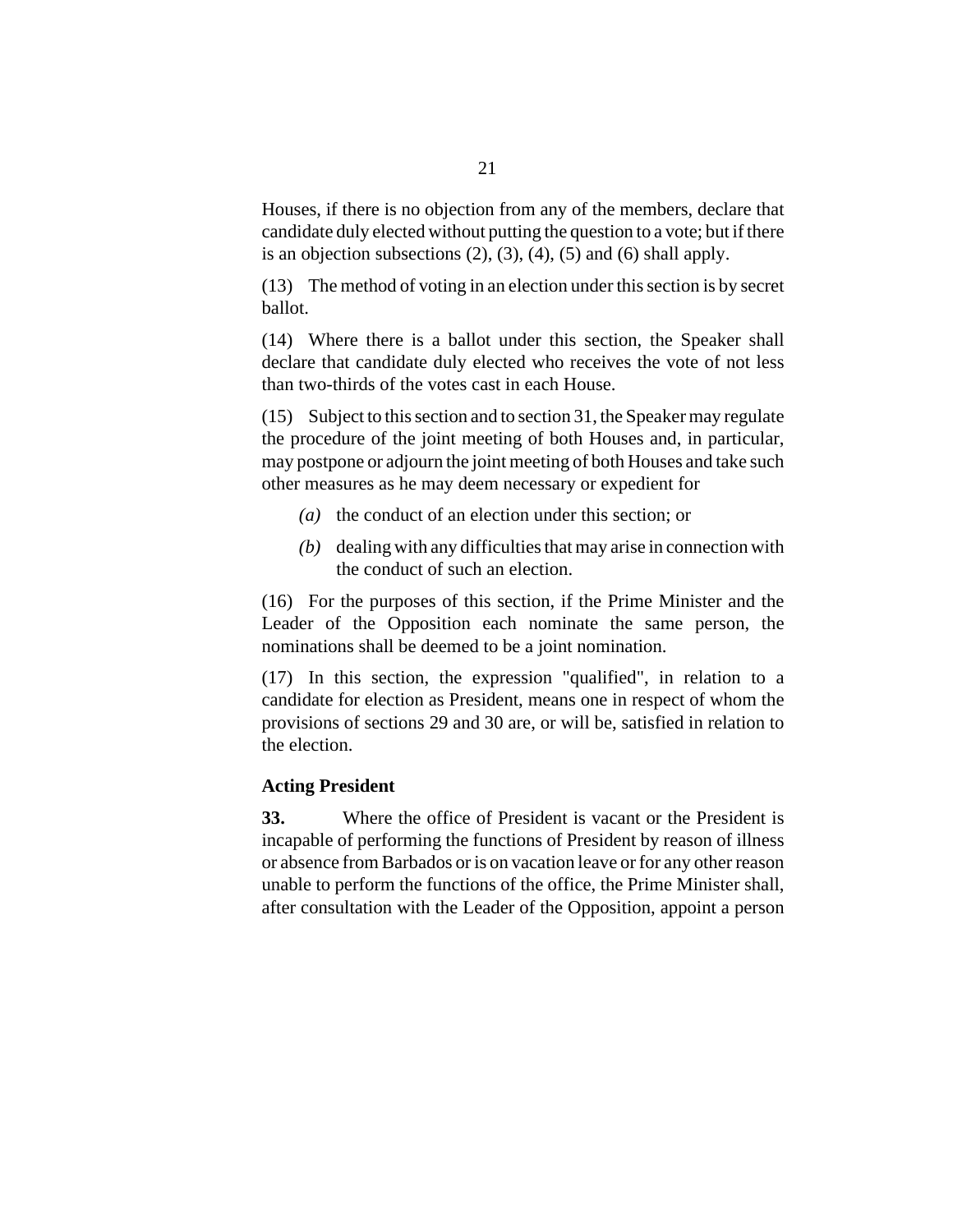who is qualified to be elected to the office of President to act during the vacancy or as the case may be, during the absence of the President.

#### **Term of office**

A person who has been declared duly elected President under section 32 shall assume office **34.**(1)

- $(a)$  if the office is vacant at the time, on the day next after the declaration; or
- $(b)$  if there is an incumbent in office, on the day next after the incumbent vacates office.

Subject to this section and to section 34B, the President shall hold office for a term of four years beginning on the date of the President's assumption of office and is eligible for re-election. (2)

The Prime Minister shall, at least six months before the expiry of the term referred to in subsection (1) after consultation with the Leader of the Opposition, grant the incumbent President a further term not exceeding four years as may be agreed between the President and the Prime Minister. (3)

If the Prime Minister and the Leader of the Opposition fail to agree on the grant of a further term to the incumbent President then, the provisions of section 32 shall take effect. (4)

Parliament may by resolution passed by both Houses, extend the term of office of the President as prescribed by subsection (2) for a period not exceeding six months in order to avoid the holding of an election to the office of President (5)

- (a) during a period when Parliament is dissolved; or
- at a time considered by Parliament to be too close to the *(b)* beginning or the end of a period when Parliament is dissolved.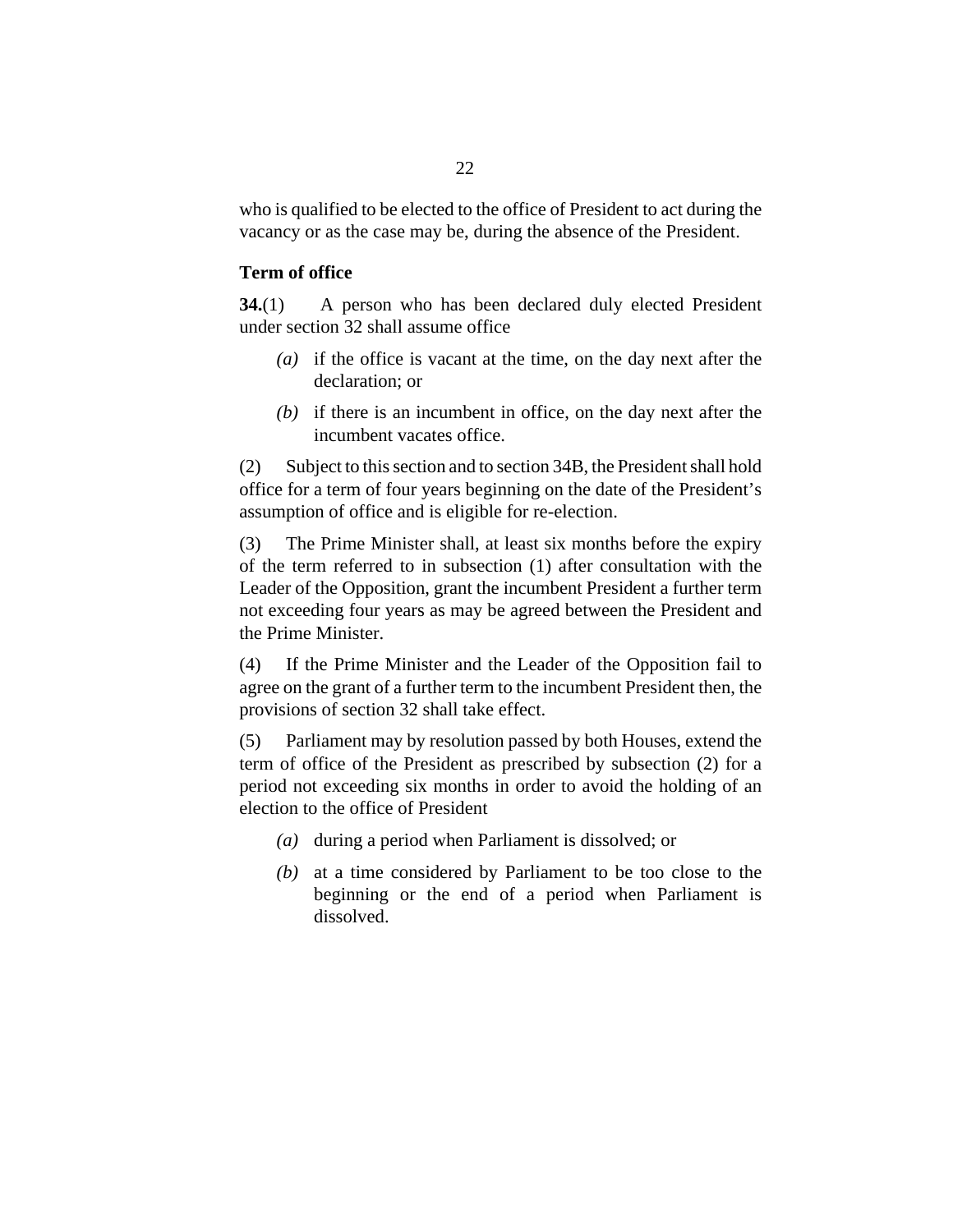#### **Conditions of office**

**34A.**(1) Except in the case of a person performing the functions of President under section 33, the President shall not hold any other office of emolument or profit, whether in the public service or otherwise.

The salary and other allowances paid to the President are not subject to taxation. (2)

#### **Vacation of office**

The office of President becomes vacant before the expiration of the term of his office as fixed by section 34 if the person holding that office **34B.**

- (*a*) dies;
- (b) resigns the office by instrument in writing addressed to the House of Assembly and delivered to the Speaker; or
- is removed from office under sections 34C and 34D. *(c)*

## **Removal from office**

The President may be removed from office **34C.**

- if he wilfully violates any provision of the *Constitution*; *(a)*
- $(b)$  if he behaves in a way that endangers the security of the State;
- $\alpha$  for inability to discharge the functions of his office (whether arising from inability of body or mind or any other cause); or
- (*d*) for misbehaviour.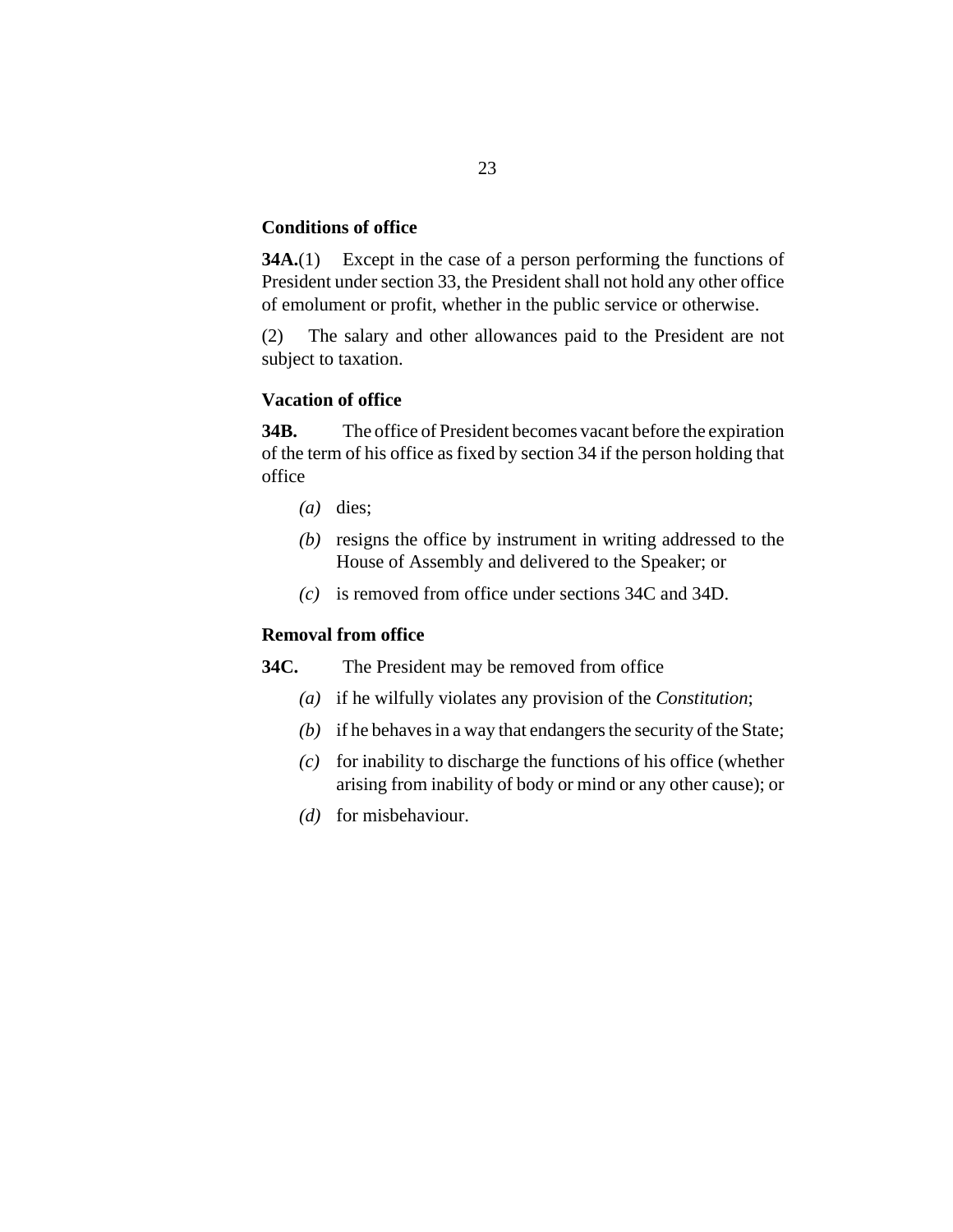#### **Procedure for removal from office**

The President shall be removed from office where **34D.**(1)

- a motion that his removal from office should be investigated by a tribunal is proposed in the House of Assembly; *(a)*
- $(b)$  the motion states full particulars of the grounds on which his removal from office is proposed, and is signed by not less than one-third of the total membership of the House of Assembly;
- $\alpha$  the motion is adopted by the vote of not less than two-thirds of the total membership of the Senate and the House of Assembly in joint session;
- a tribunal consisting of the Chief Justice and three other *(d)* Judges who have held high judicial office in a court of unlimited jurisdiction in a Commonwealth country, other than Barbados, investigate the complaint and report on the facts to the House of Assembly; and
- (e) the Senate and the House of Assembly sitting in joint session on the summons of the Speaker consider the report and by resolution supported by the votes of not less than two-thirds of the total membership of the Senate and the House of Assembly in joint session declare that he shall be removed from office.

Where a motion is adopted as is provided for in subsection (1)*(a), (b)*, and *(c)* the President shall cease to perform his functions as President and the President of the Senate shall act temporarily as President. (2)

The tribunal may regulate its own procedure. (3)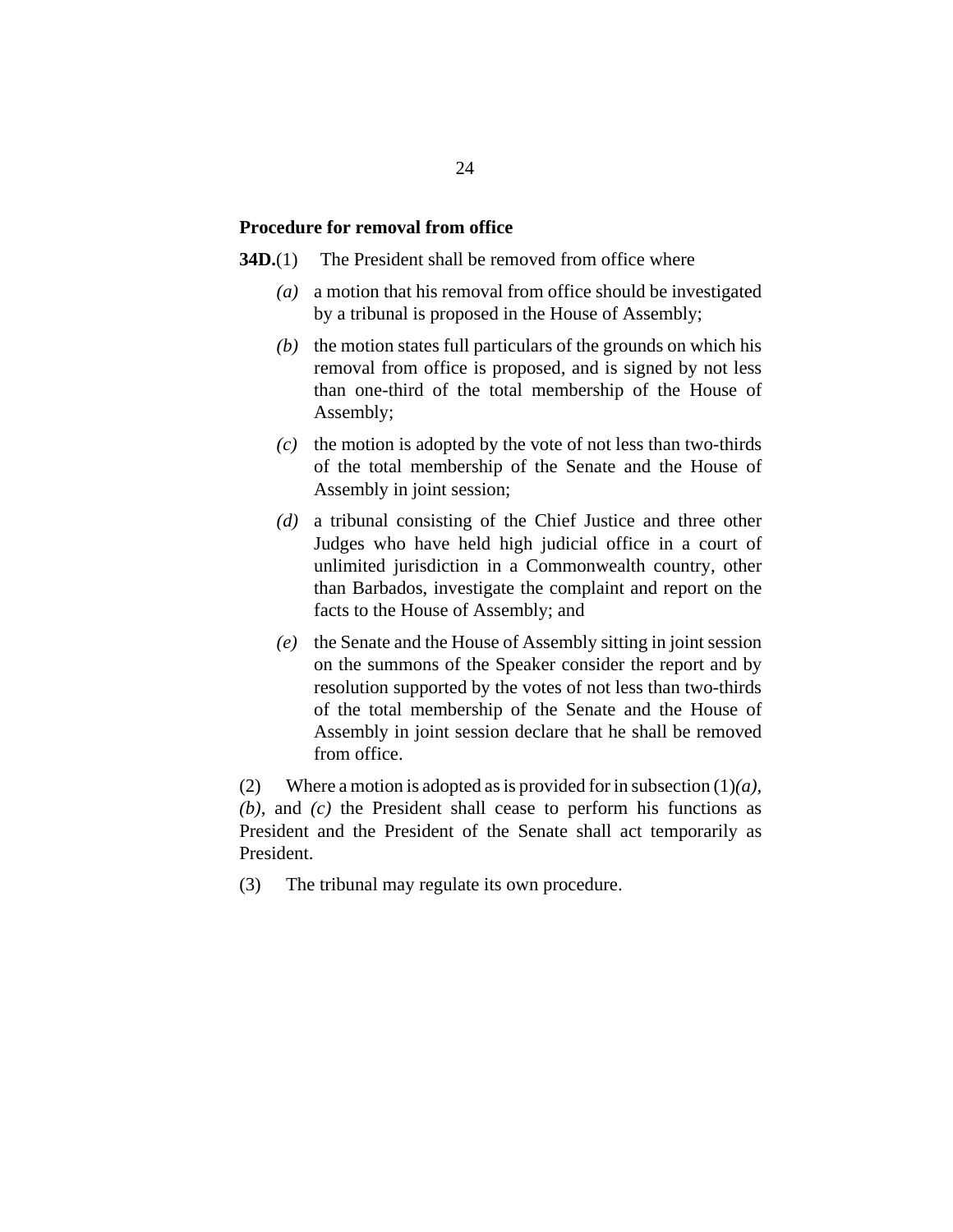Upon the adoption of the resolution in accordance with subsection  $(1)(c)$  the office of President becomes vacant with immediate effect. (4)

### **Oath**

A President shall before entering upon the duties of his office take and subscribe the oath of office set out in the *First Schedule*, such oath being administered by the Chief Justice or such other Judge as may be designated by the Chief Justice. **34E.**(1)

Subsection (1) shall apply to any person required under this *Constitution* to perform the functions of the office of President as it applies to a person elected as President. (2)

#### **Personal staff of President**

Parliament may prescribe the offices **34F.**(1)

- (a) that are to constitute the personal staff of the President;
- salaries and allowances that are to be paid to the members of *(b)* the staff; and
- other sums that are to be paid in respect of the expenditure *(c)* attaching to the office of President.

Any salaries or other sums prescribed under subsection (1) are hereby charged on and shall be paid out of the Consolidated Fund. (2)

Subject to subsections (4), (5) and (6) power to make appointments to the offices prescribed under subsection (1) shall be for such time as the President in his discretion determines. (3)

The President, acting in his discretion, may appoint to any of the offices prescribed under subsection (1) such public officers as he may select from a list submitted by the Administrative, General and Professional Service Commission. (4)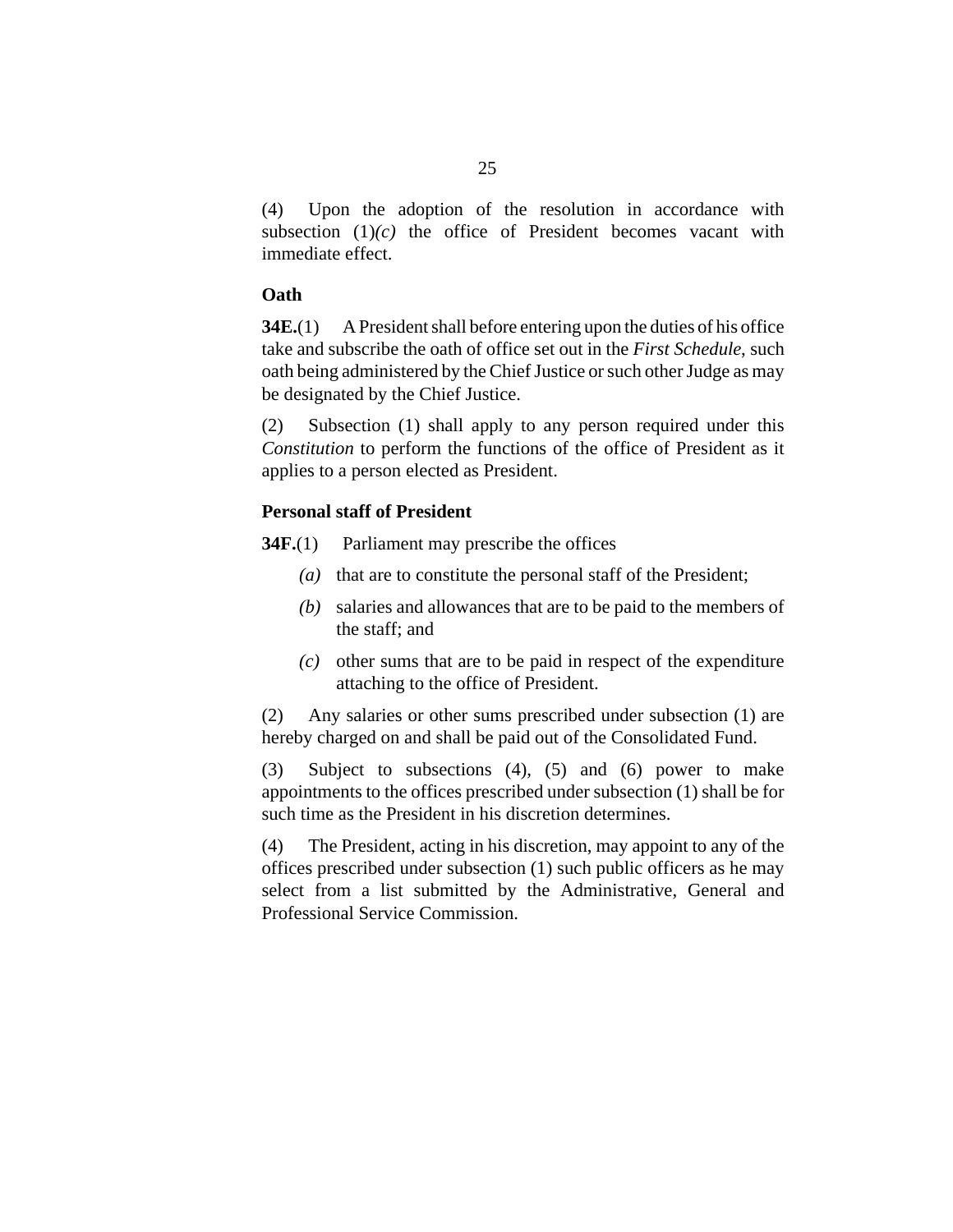- An officer referred to in subsection (4) (5)
	- shall not, during his service on the personal staff of the *(a)* President, perform the functions of a public office; and
	- may at any time be appointed by the President, if the *(b)* Administrative, General and Professional Service Commission so recommends, to assume or resume the functions of a public office and he shall thereupon vacate his office on the personal staff of the President, but the President may, in his discretion, decline to release the officer for that appointment.

All offices prescribed under subsection (1) as offices that are to constitute the personal staff of the President shall, for the purposes of Chapter VIII, be deemed to be public offices. (6)

### **Exercise of President's functions**

**34G.**(1) The President shall act in accordance with the advice of the Cabinet or a Minister acting under the general authority of the Cabinet in the exercise of his functions other than

- (a) any function which is expressed, in whatever terms, to be exercisable by him on or in accordance with the recommendations or advice of, or with the concurrence of, or after consultation with, any person or authority other than the Cabinet; and
- (b) any function which is expressed in whatever terms, to be exercisable by him in his discretion.

Subsection (1) does not apply to the functions conferred upon the President by the following provisions of this *Constitution*, that is to say (2)

section 61(2) (which requires the President to dissolve *(a)* Parliament in certain circumstances);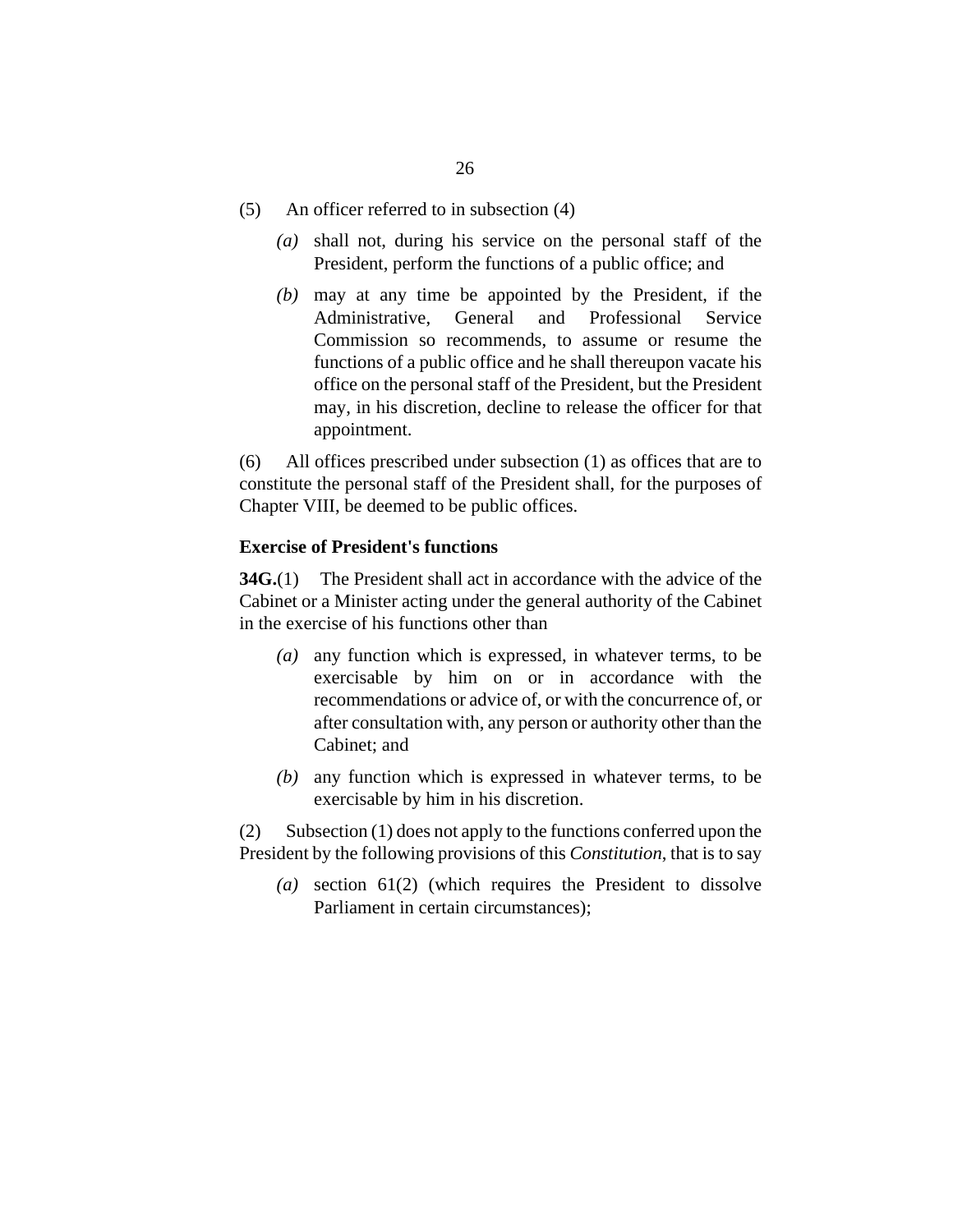- section 66(2) (which requires the President to revoke the *(b)* appointment of the Prime Minister in certain circumstances); and
- section 84(4) which requires the President to remove a Judge *(c)* from office in certain circumstances.

Where the President is directed to exercise any function on the recommendation of any person or authority, he shall exercise that function in accordance with such recommendation. (3)

- Before the President acts pursuant to subsection (3) (4)
	- he may, in his discretion, once refer that recommendation *(a)* back for reconsideration by the person or authority concerned; and
	- (b) if that person or authority, having reconsidered the original recommendation under paragraph *(a)*, substitutes a different recommendation, the provisions of this section and subsection (3) shall apply to the different recommendation as they apply to the original recommendation.

Where the President is directed to exercise any function after consultation with any person or authority he shall not be obliged to exercise that function in accordance with the advice of that person or authority. (5)

Where the President is directed to exercise any function in accordance with the recommendation or advice of, or with the concurrence of, or after consultation with, any person or authority, the question whether he has so exercised that function shall not be enquired into in any court. (6)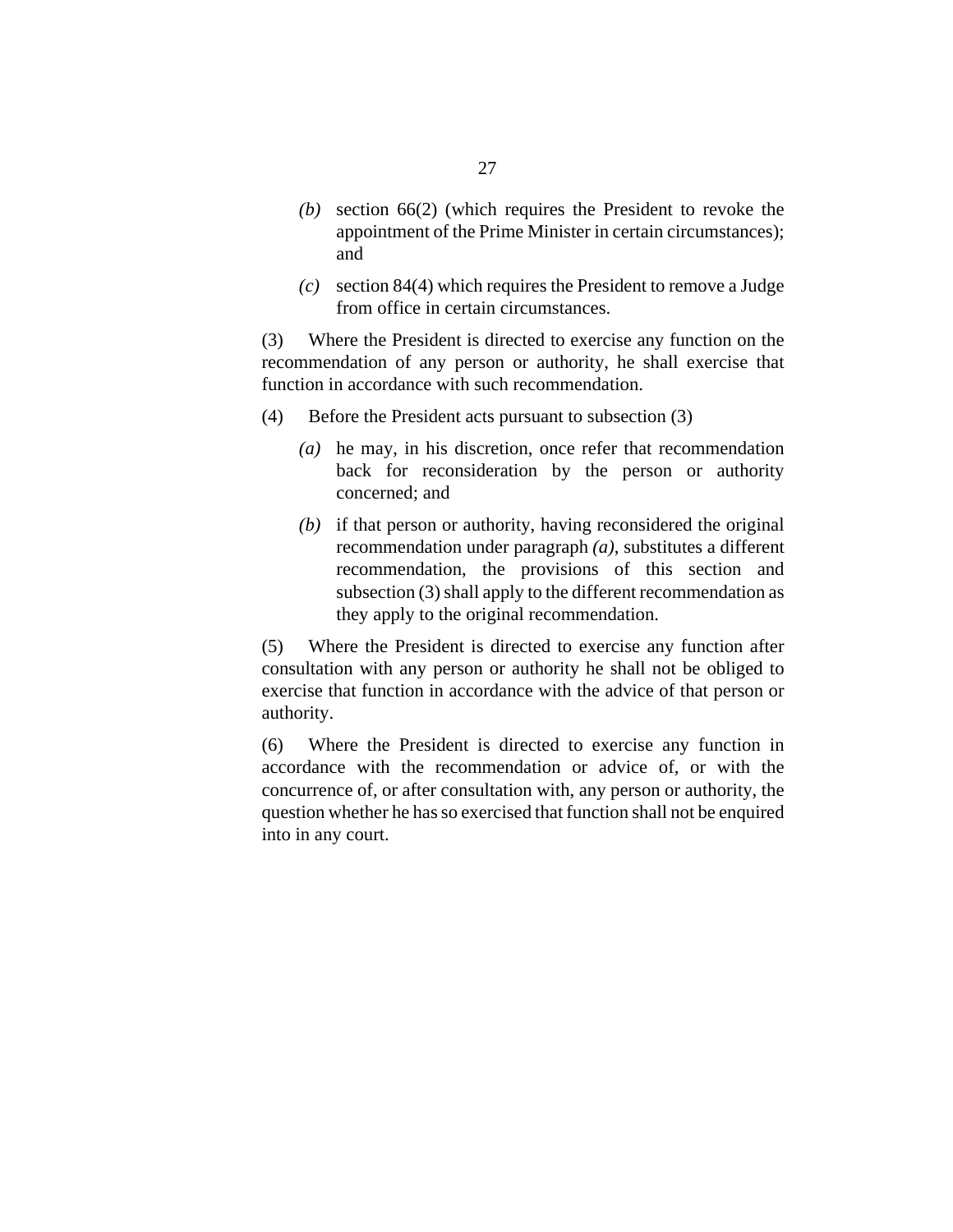Where the President is directed to exercise any function on the recommendations of the Prime Minister after consultation with the Leader of the Opposition, the following steps shall be taken (7)

- $(a)$  the Prime Minister shall first consult the Leader of the Opposition and thereafter tender his recommendation to the President;
- $(b)$  the President shall then inform the Leader of the Opposition of that recommendation and if the Leader of the Opposition concurs therein the President shall act in accordance with the recommendation;
- $(c)$  if the Leader of the Opposition does not concur in the recommendation the President shall so inform the Prime Minister and refer the recommendation back to the Prime Minister;
- (d) the Prime Minister shall then advise the President and the President shall act in accordance with that advice.

Any reference in this *Constitution* to the functions of the President shall be construed as a reference to his powers and duties in the exercise of the executive authority of Barbados and to any other powers and duties conferred or imposed on him as President by or under this *Constitution* or any other law. (8)

## **Immunities of President**

**34H.**(1) Subject to section 34D, the President shall not be answerable to any court for the performance of the functions of his office or for any act done by him in the performance of those functions.

- While a person holds office or is acting as President, (2)
	- (a) criminal proceedings shall not be instituted or continued against him in respect of anything done or omitted to be done by him, whether in his official or his private capacity; and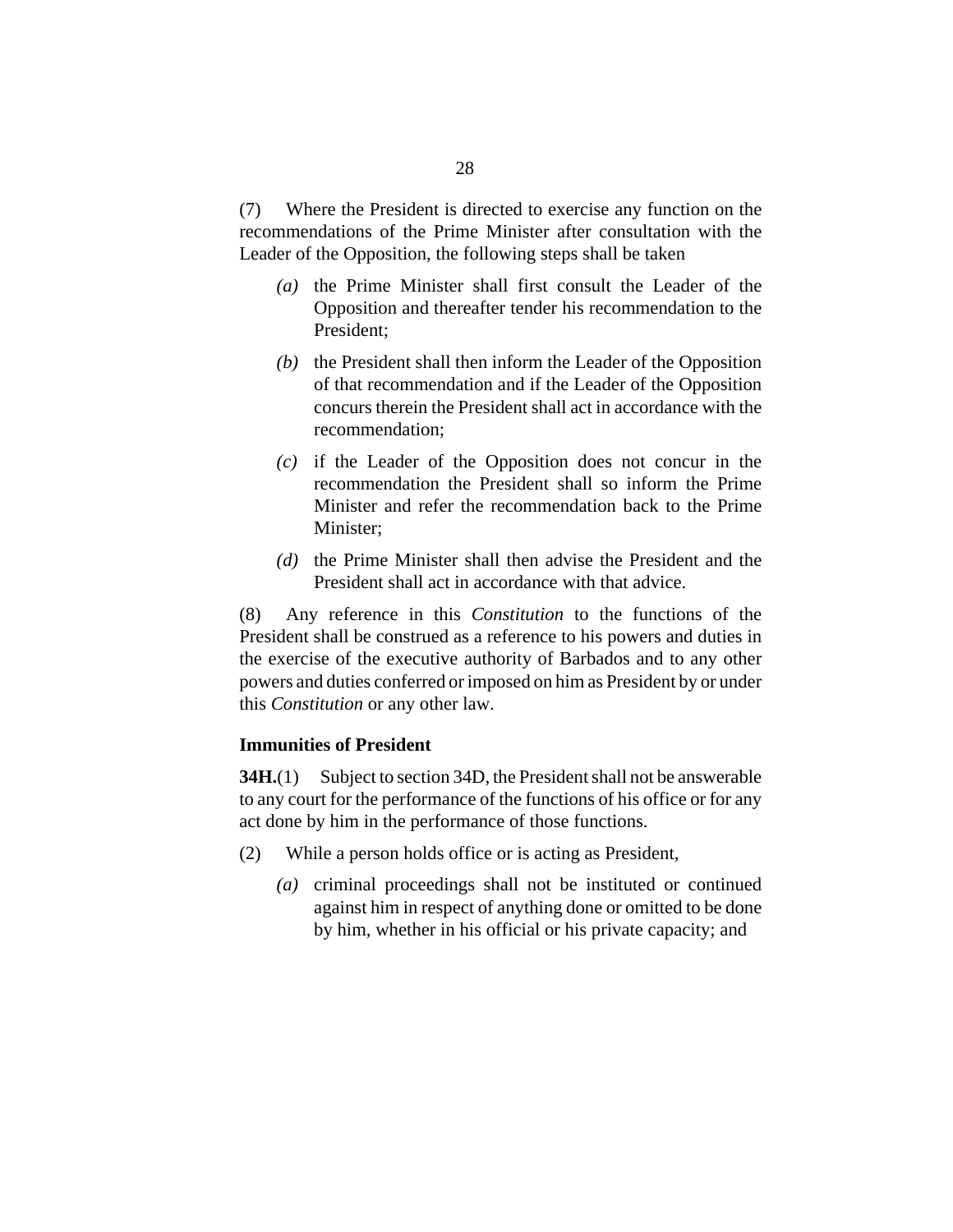<span id="page-28-0"></span>civil proceedings in which relief is claimed against him in *(b)* respect of anything done or omitted to be done by him in his private capacity shall not be instituted or continued against him.

Where provision is made by law limiting the time within which proceedings of any description may be brought against a person, the period during which that person held office or acted as President shall not be taken into account in calculating the time limited by that law within which any such proceedings may be brought against him.". (3)

#### **Repeal and replacement of section 35 of the Constitution**

*Section 35 of the Constitution is deleted and the following is substituted*: **22.**

#### **"Establishment of Parliament**

There shall be a Parliament of Barbados which shall consist of the President, a Senate and a House of Assembly.". **35.**

#### **Amendment of section 41 of the Constitution**

#### *Section 41(1) of the Constitution is deleted and the following is substituted:* **23.**

"(1) The House of Assembly shall consist of thirty members or such greater number of members as Parliament may prescribe.".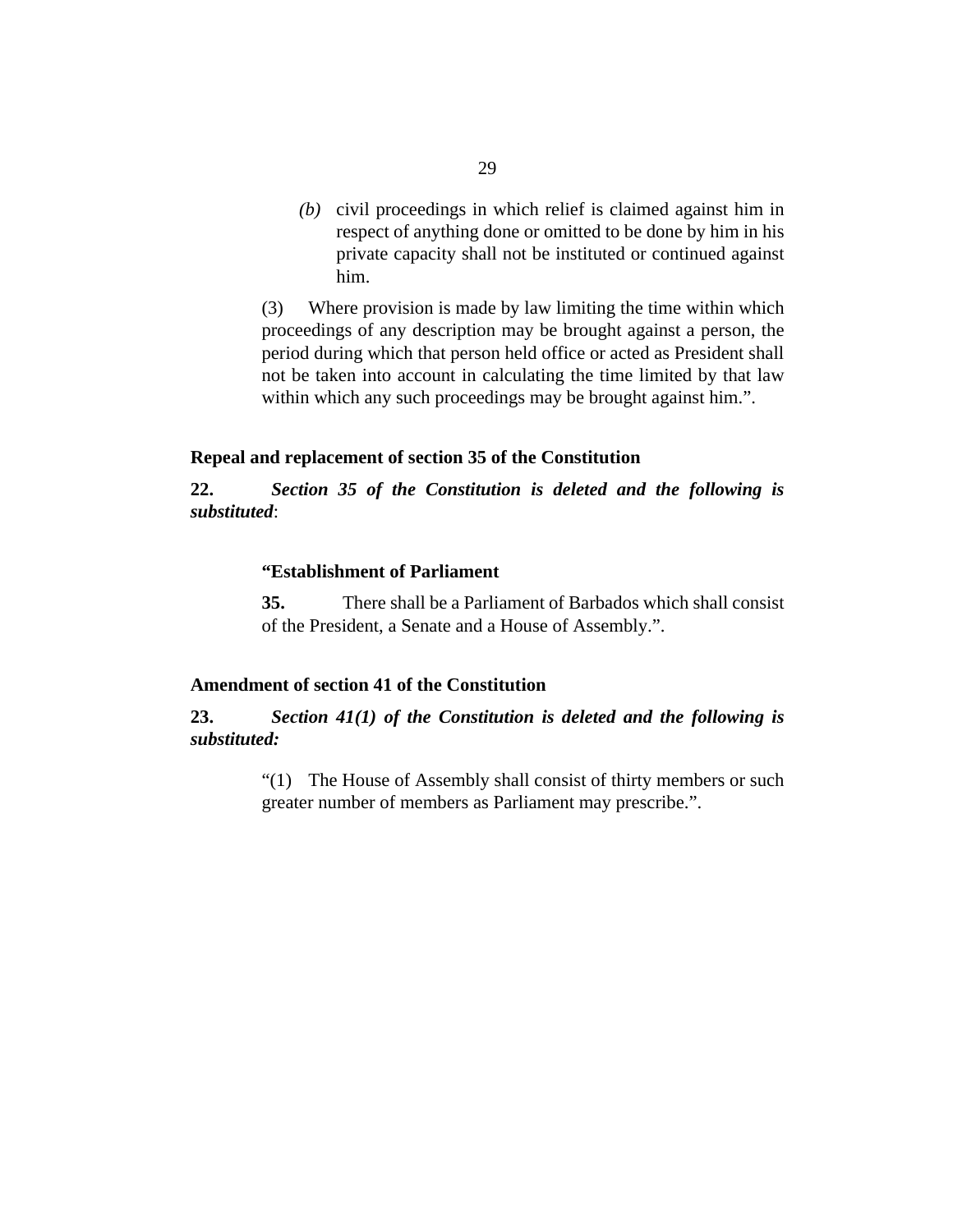#### <span id="page-29-0"></span>**Amendment of section 44 of the Constitution**

*Section 44(1)(i) of the Constitution is amended by deleting the words "1957, in force in Barbados immediately before 30th November 1966" and substituting the words* "Cap. 12". **24.**

#### **Amendment of section 49 of the Constitution**

*Section 49(2)(d) is amended by deleting the words "32" and substituting the words* "34G". **25.**

#### **Amendment of section 58 of the Constitution**

*Section 58 of the Constitution is amended by deleting subsection (1) and substituting the following:* **26.**

> "(1) A Bill shall not become law until the President has assented thereto and has signed it in token of such assent.".

#### **Repeal and replacement of section 63 of the Constitution**

*Section 63 of the Constitution is deleted and the following is substituted:* **27.**

#### **"Executive authority of Barbados**

The executive authority of Barbados is vested in the President. **63.**(1)

Subject to the provisions of this *Constitution*, the executive authority of Barbados may be exercised by the President either directly or through officers subordinate to him. (2)

Nothing in this section shall prevent Parliament from conferring functions on persons or authorities other than the President.". (3)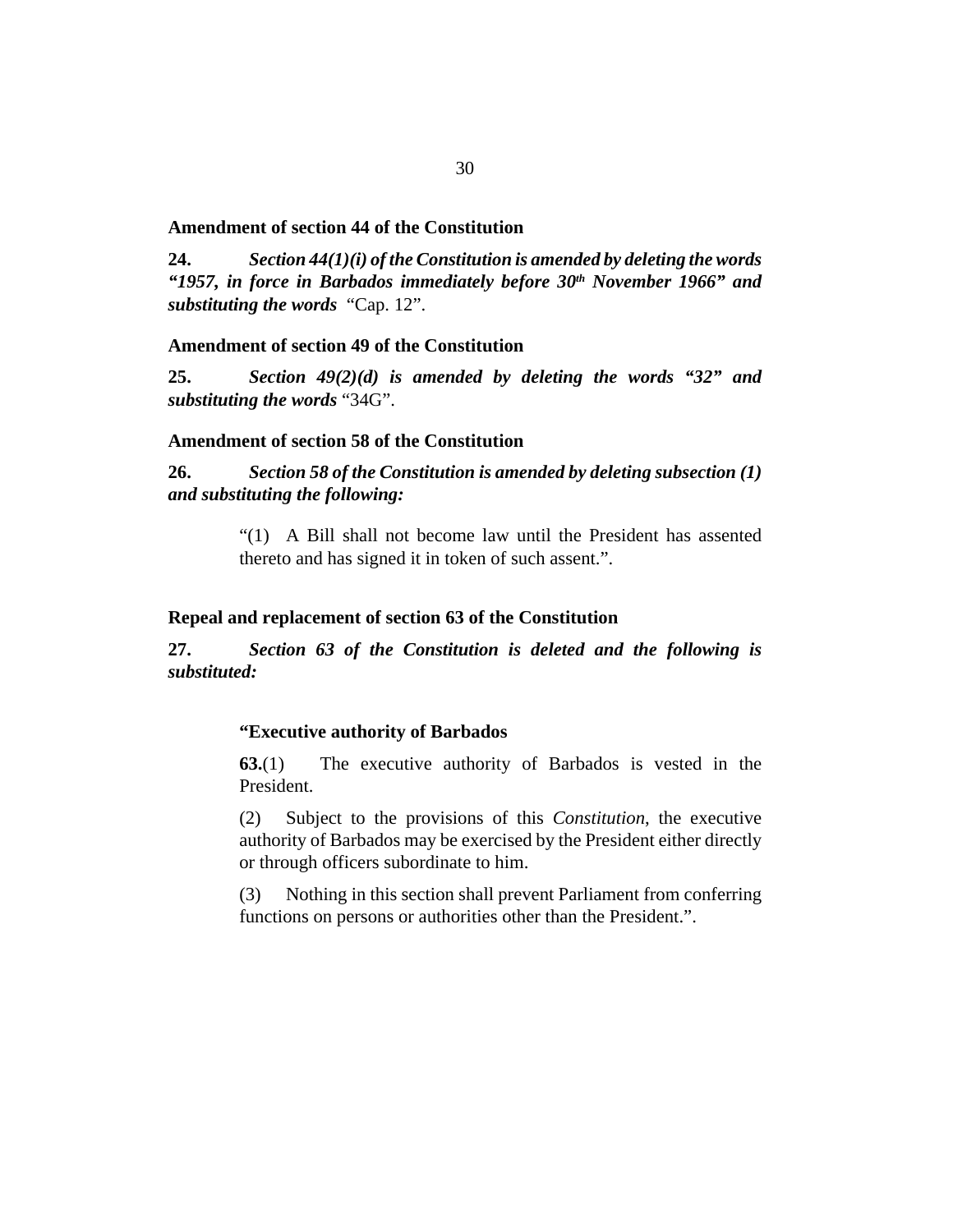#### <span id="page-30-0"></span>**Amendment of section 78 of the Constitution**

*Section 78 of the Constitution is amended by deleting the opening words and substituting the following:* **28.**

"The President may".

#### **Amendment of section 117 of the Constitution**

#### *Section 117 of the Constitution is amended* **29.**

- *in subsection (1), (a)*
	- *by deleting the definition of "Police Force" and substituting the* (i) *following:*
	- " "Police Service" means the Barbados Police Service established under the *[Police Act](http://barbadosparliament-laws.com/en/showdoc/cs/167)*, Cap. 167;"; and
	- *by deleting the definition of "the public service" and substituting* (ii) *the following:*

" "the public service" means subject to the provisions of subsection (7), the service of the State in a civil capacity;";

## *by deleting paragraphs (a) and (b) of subsection (7) and substituting (b) the following:*

"(a) the office of President, Prime Minister, or other Minister, Parliamentary Secretary, Leader of the Opposition, President of the Senate, Deputy President of the Senate, or other member of the Senate, Speaker, Deputy Speaker, or other member of the House of Assembly or member of the Privy Council;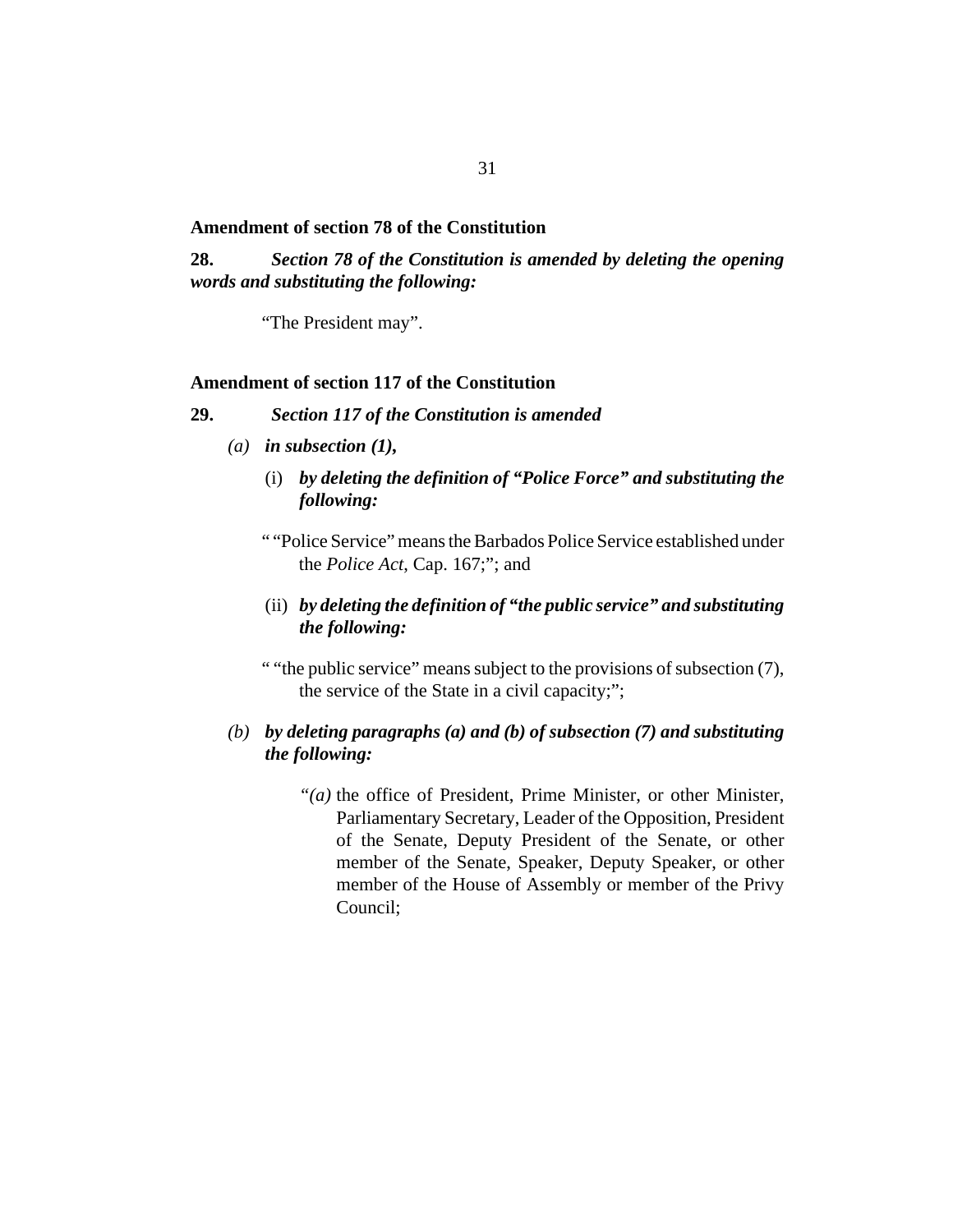<span id="page-31-0"></span> $(t)$  the office of a member of the Judicial and Legal Service Commission, the Administrative General and Professional Service Commission, the Teaching Service Commission or the Protective Services Commission;"; and

#### *by deleting subsection (11) and substituting the following: (c)*

"(11) [The Interpretation Act](http://barbadosparliament-laws.com/en/showdoc/cs/1), Cap. 1 shall apply, with the necessary adaptations, for the purpose of interpreting this *Constitution* and otherwise in relation thereto as it applies for the purpose of interpreting, and in relation to an Act of Parliament passed after the commencement of the aforesaid Act.".

#### **Amendment of the Constitution**

- *The Constitution is amended by deleting* **30.**
	- *the word "Crown" wherever it appears and substituting the (a) word* "State";
	- *the word "Governor-General" wherever it appears and substituting (b) the word* "President";
	- *the words "Her Majesty" wherever they appear and substituting the (c) words* "the State";
	- *the words "Police Force" wherever they appear and substituting the (d) words* "Police Service"*; and*
	- *the First, Second and Third Schedules and substituting the* First, *(e)* Second and Third Schedules *set out in the First, Second and Third Schedules to this Act.*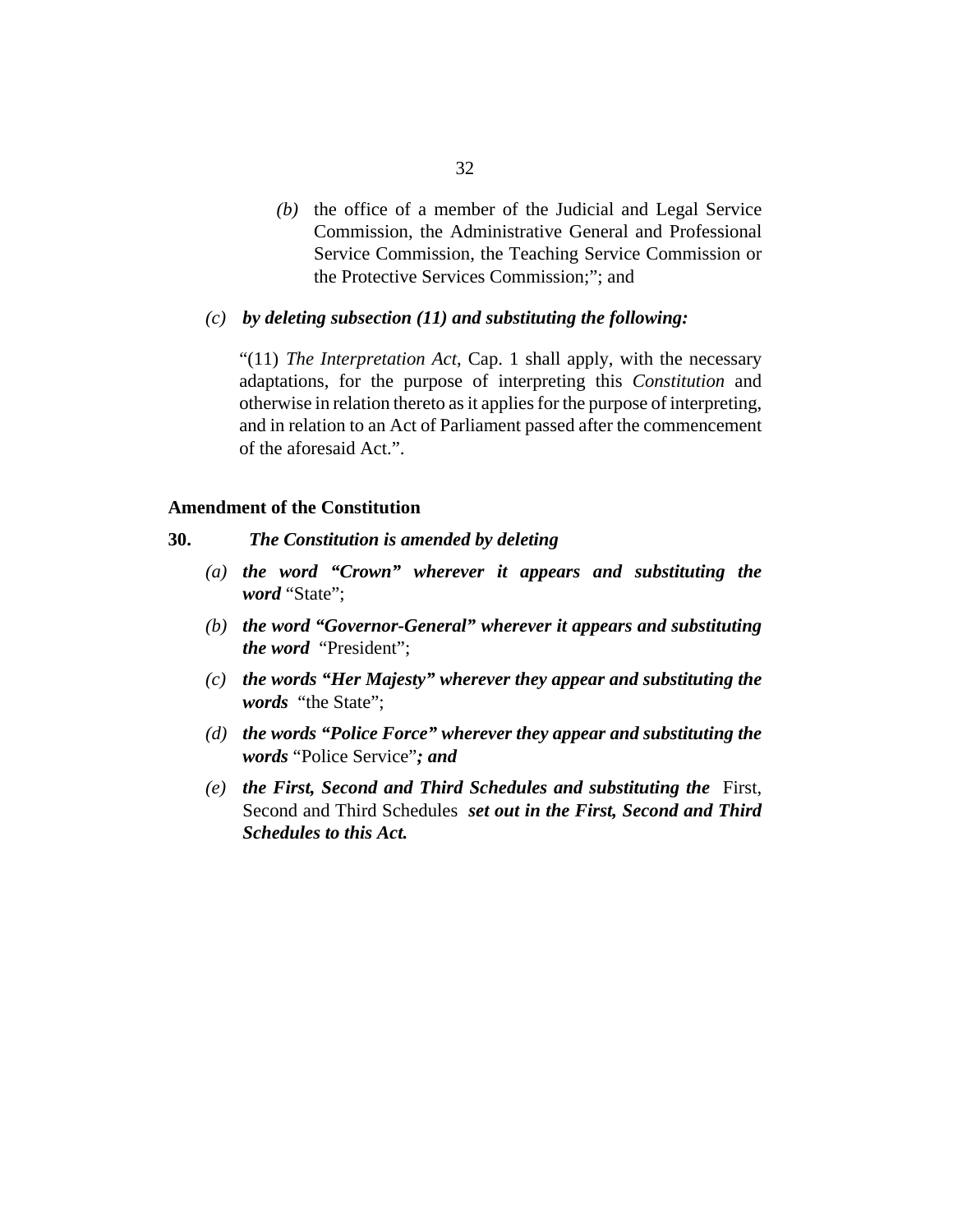#### **FIRST SCHEDULE**

#### "**FIRST SCHEDULE**

*(Section 30(e))*

*(Sections 34E, 69, 79(7), 83 and 117(1))*

#### *OATHS*

#### *Oaths of Allegiance*

I, do swear (solemnly affirm) that I will be faithful and bear true allegiance to Barbados, according to law. (So help me God. (to be omitted in affirmation))

*Oath for the due execution of the Office of President* 

I, do swear (solemnly affirm) that I will well and truly serve Barbados in the office of President. (So help me God. (to be omitted in affirmation))

> *Oath for the due execution of the office of Prime Minister or other Minister or Parliamentary Secretary*

I, shows are (solemnly affirm) that I will be faithful and loyal to Barbados and I will uphold the Constitution and the law.

And I further swear (solemnly affirm) that I will conscientiously, impartially and to the best of my ability discharge my duties as Prime Minister/Minister/Parliamentary Secretary. (So help me God. (to be omitted in affirmation))

#### *Judicial Oath*

I, so swear (solemnly affirm) that I will well and truly serve Barbados in the office of Chief Justice/Justice of Appeal/Judge of the High Court and I will do right to all manner of people after the laws and usages of Barbados without fear or favour, affection or ill will. (So help me God. (to be omitted in affirmation)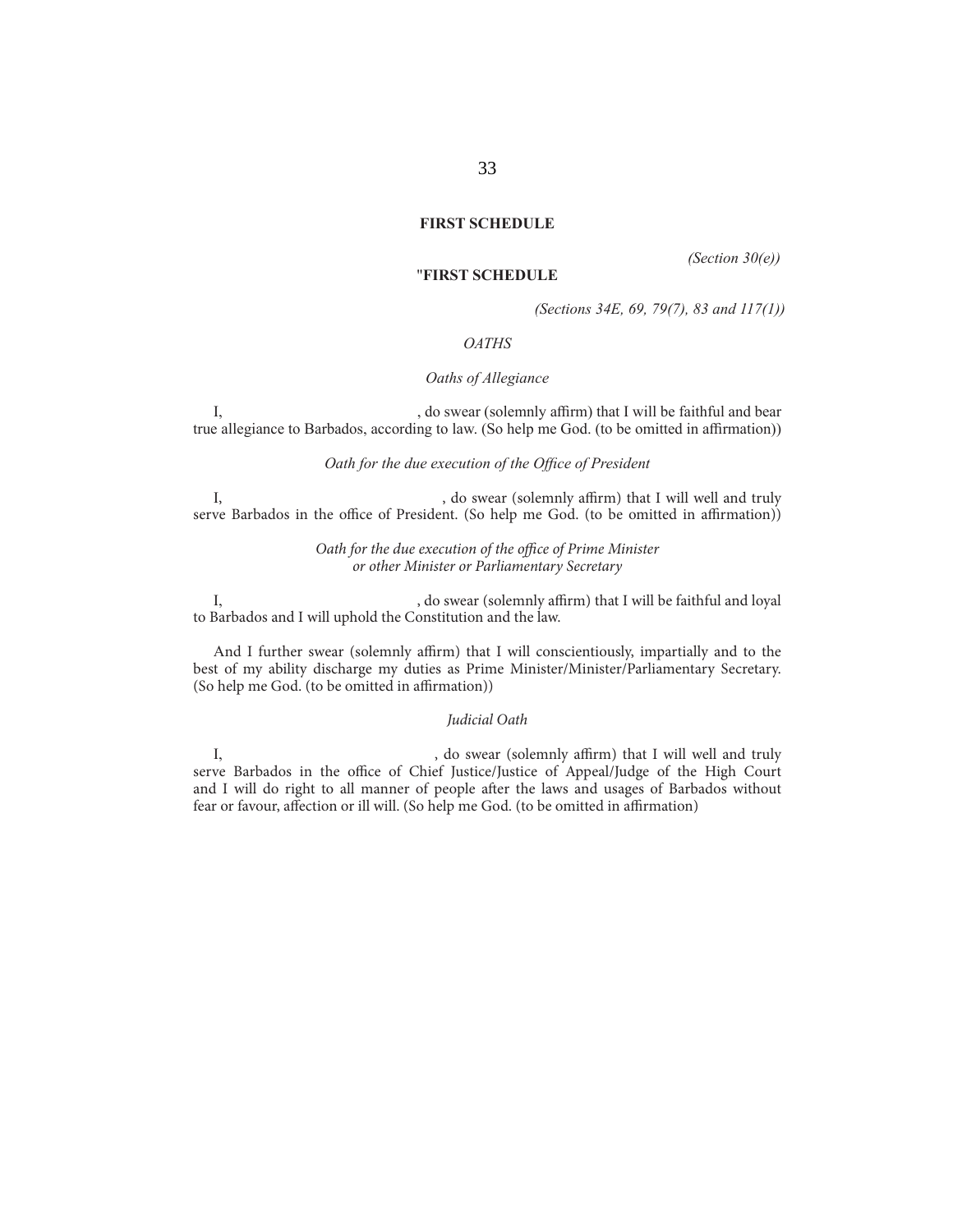*First Schedule - (Concl'd)*

#### Oath for the due execution of the Office of Director of Public Prosecutions

I, so swear (solemnly affirm) that I will well and truly serve Barbados in the office of Director of Public Prosecutions. (So help me God. (to be omitted in affirmation))

#### *Judicial Oath for Judges of the Caribbean Court of Justice*

I, so swear (solemnly affirm) that I will faithfully exercise the office of the President/Judge of the Caribbean Court of Justice without fear or favour, affection or ill will and in accordance with the Code of Judicial Conduct. (So help me God. (to be omitted in affirmation))."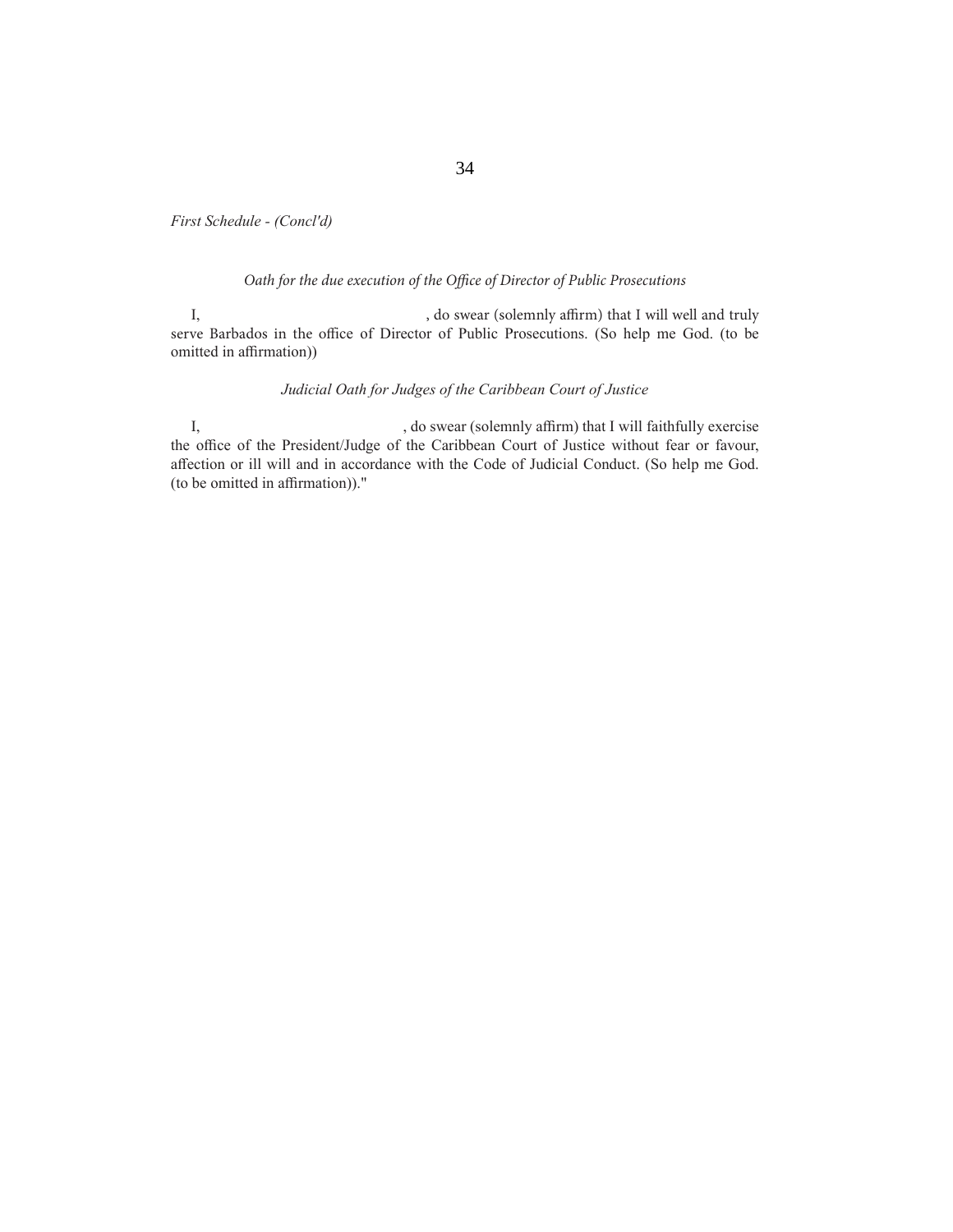#### <span id="page-34-0"></span>**SECOND SCHEDULE**

*(Section 30(e))*

#### **"SECOND SCHEDULE**

*(Sections 84(6) and 105(5))*

## *PROVISIONS RELATING TO CERTAIN TRIBUNALS*

If a member of the tribunal dies or resigns or becomes unable to continue to act as a member, another person qualified to be appointed as a member of the tribunal may be appointed in his place. **1.**

The President may appoint a secretary to the tribunal to record the proceedings of the tribunal, and generally to perform such duties connected with the enquiry as the tribunal may direct. **2.**

If the members of the tribunal are equally divided on any question that arises during the proceeding of the tribunal, the chairman of the tribunal has and shall exercise a casting vote. **3.**

The tribunal may regulate its own procedure and may make rules for that purpose. **4.**

No member of the tribunal is liable to any action or suit for anything done by that member as a member of the tribunal. **5.**

The tribunal has the powers of the Supreme Court to summon witnesses, to call for the production of documents and to examine persons appearing before it on oath. All summonses for the attendance of witnesses or the production of documents shall be signed by one of the members of the tribunal, and oaths may be administered by one of the members or by the secretary to the tribunal. **6.**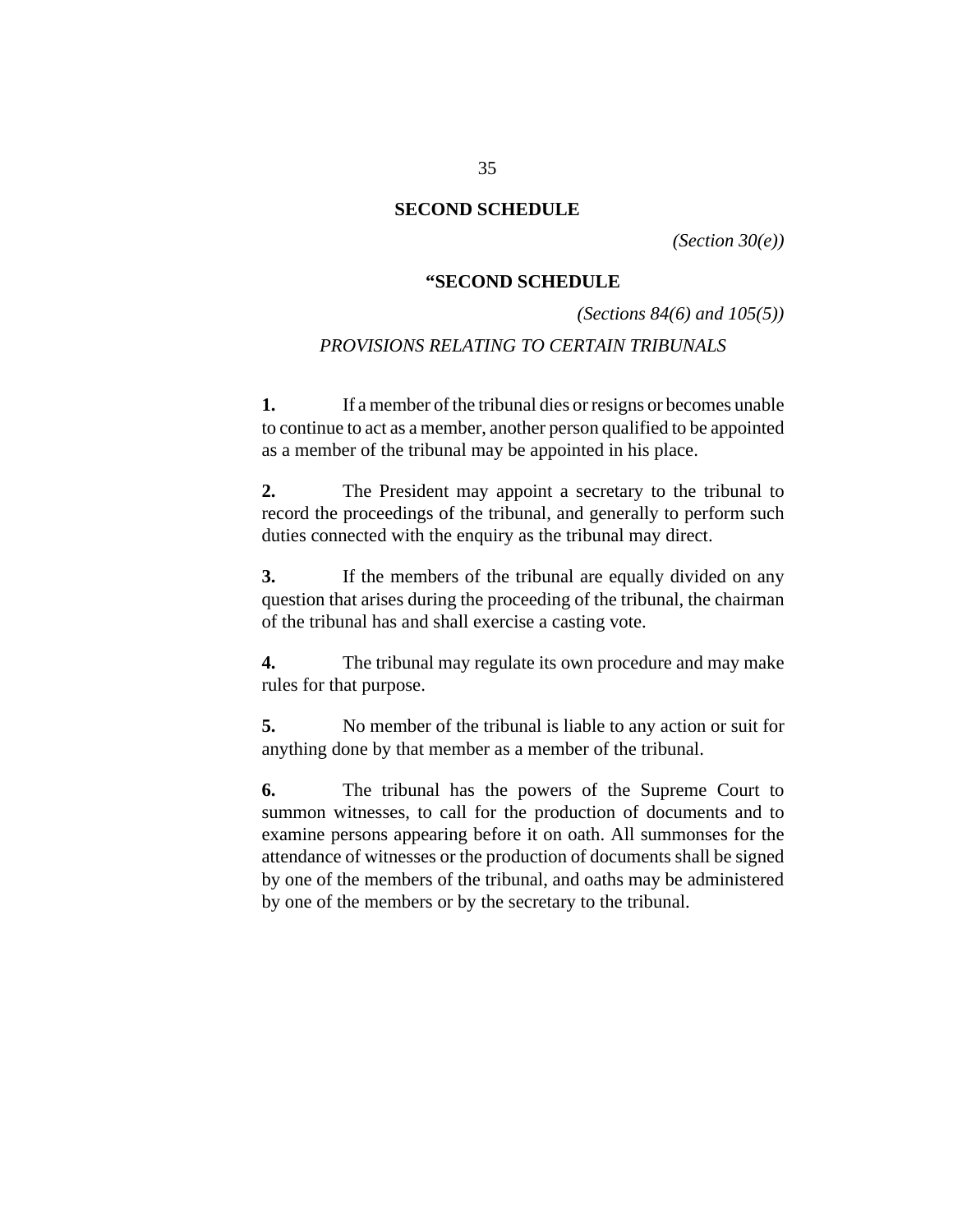Every person served with a summons to attend and give evidence or to produce documents at any sitting of the tribunal is bound to obey the summons as fully in all respects as witnesses are bound to obey subpoenas issued from the Supreme Court, and is entitled to the like expenses (if those expenses are allowed by the tribunal) as if that person had been summoned at the instance of the State to attend the Supreme Court on a criminal trial; but the tribunal may disallow the whole or any part of such expenses in any case if it thinks fit. The procedure for the payment of such a witness is the same as nearly as may be as it is for the payment of witnesses in the Supreme Court. **7.**(1)

The following are liable to a penalty not exceeding five hundred dollars recoverable summarily before a magistrate: (2)

- every person who, having been so summoned, without *(a)* sufficient cause refuses or omits to attend at the time and place mentioned in the summons;
- (b) every person who, having been so summoned, without sufficient cause refuses or omits to answer, or to answer fully and satisfactorily to the best of his knowledge and belief, all questions put to him by or with the concurrence of the tribunal;
- every person who, having been so summoned, without *(c)* sufficient cause refuses or omits to produce any documents in his possession or under his control and mentioned in the summons;
- every person who at any sitting of the tribunal wilfully insults *(d)* any member, or the secretary, of the tribunal, or wilfully interrupts the tribunal's proceedings; and
- (e) every person who, having been summoned to attend the tribunal, attends but leaves the enquiry without the tribunal's permission.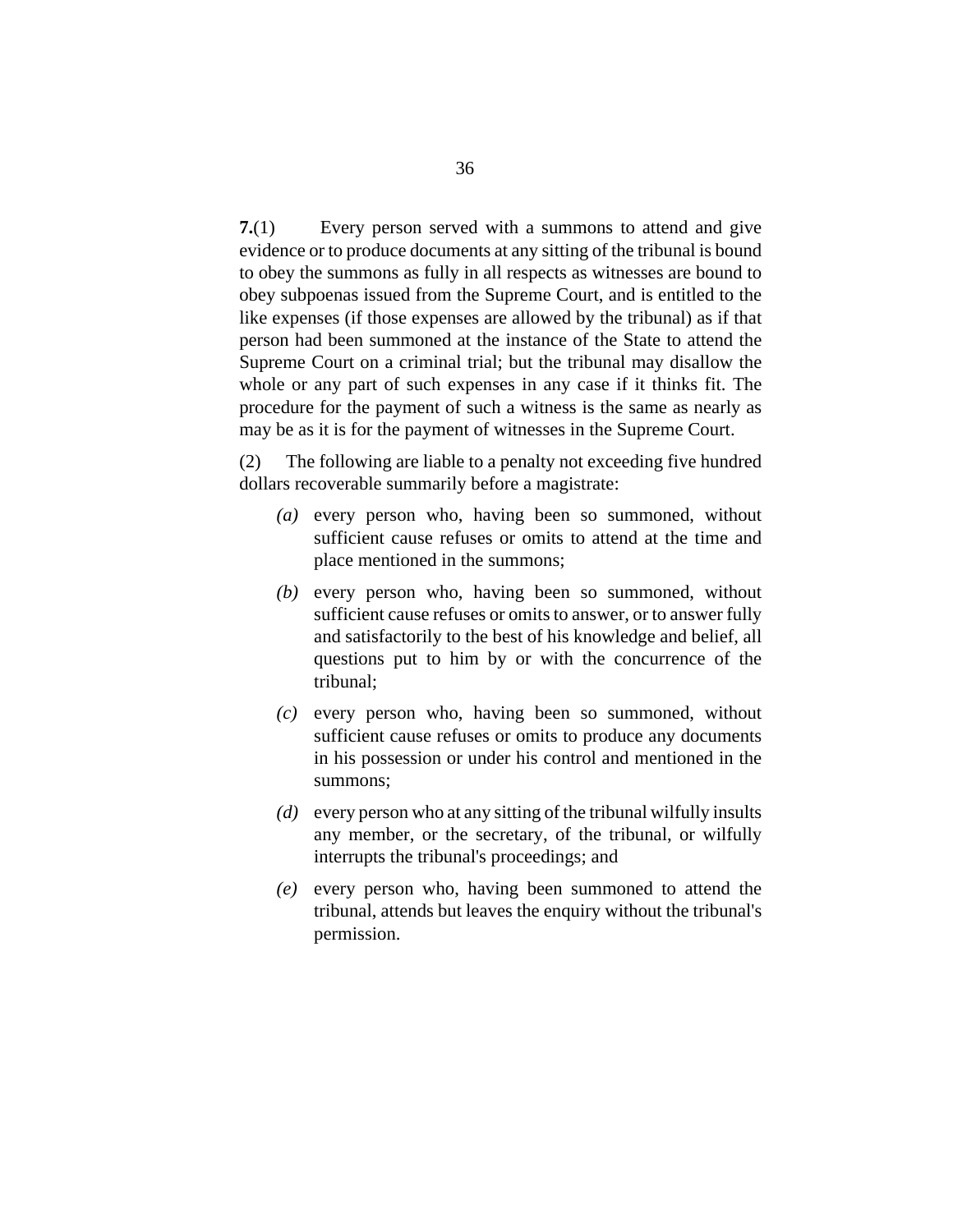A person giving evidence before the tribunal shall not be compellable to criminate himself; and every such person, in respect of any evidence that he gives before the tribunal, shall be entitled to all the privileges to which a witness giving evidence before the Supreme Court is entitled in respect of evidence given by such a witness before that Court. (3)

The person to whom the enquiry relates shall be entitled to be represented at the enquiry by a person entitled to practise in Barbados as an attorney-at-law; and any other person concerned in the enquiry may, by leave of the tribunal, also be so represented. **8.**

The President may direct the Commissioner of Police to detail constables to attend upon the tribunal to preserve order during the proceedings of the tribunal, and to serve summonses on witnesses, and to perform such ministerial duties as the tribunal may direct. **9.**

- The President may direct **10.**(1)
	- what remuneration, if any, shall be paid to the members of *(a)* the tribunal and to the secretary and to any other persons employed in connection with the proceedings of the tribunal; and
	- (b) payment of any other expenses attendant upon the carrying out of the enquiry or upon any proceedings for any penalty under this *Schedule*.

Any sums directed to be paid under subparagraph (1) are hereby charged on the Consolidated Fund. (2)

No proceeding shall be commenced for any penalty under this *Schedule* except by the direction of the Director of Public Prosecutions or of the tribunal, which may direct its secretary, or such **11.**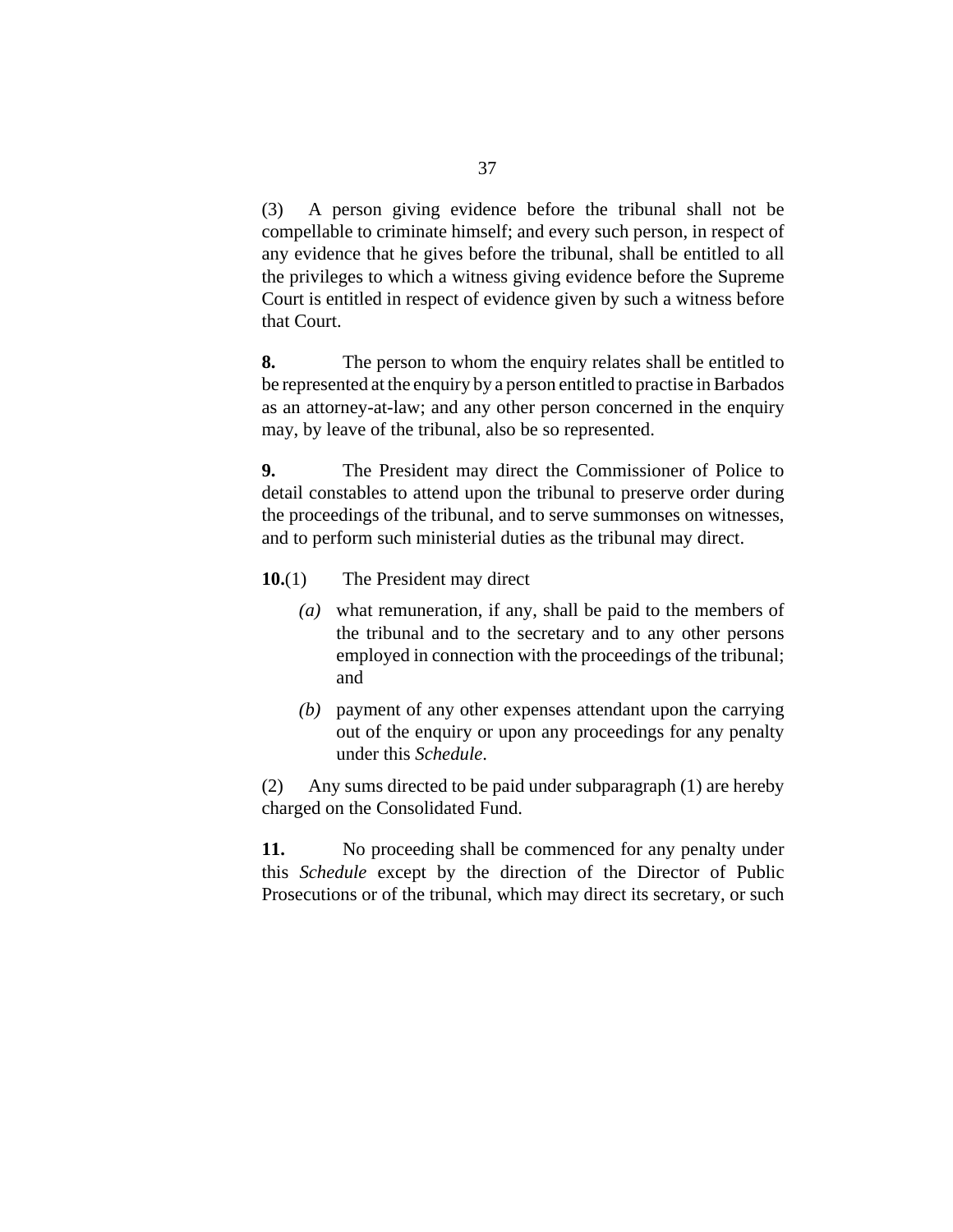other person as it may think fit, to commence and prosecute any such proceeding.".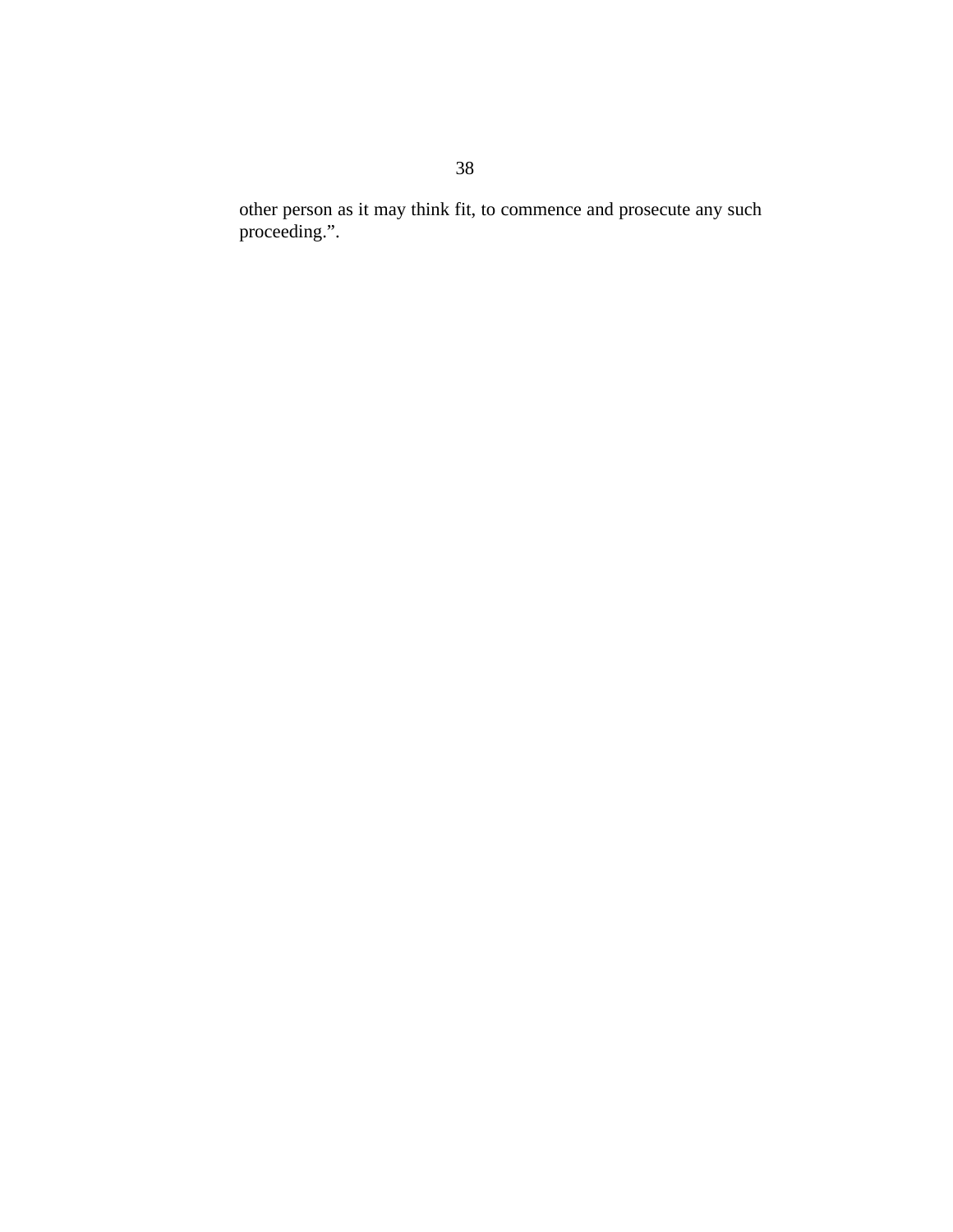## <span id="page-38-0"></span>**THIRD SCHEDULE**

*(Section 30(e))*

### **"THIRD SCHEDULE**

*(Section 41D(1))*

### *Constituency Boundaries*

The number of persons entitled to vote in any one constituency shall, so far as practicable, be equal to the number so entitled in any other constituency. **1.**

The number of persons entitled to vote in any one constituency shall, so far as practicable, be not more than 110 per cent, nor less than 90 per cent, of the total number of persons entitled to vote in Barbados, divided by the total number of the constituencies. **2.**

Natural boundaries such as highways and rivers shall be used as far as possible.". **3.**